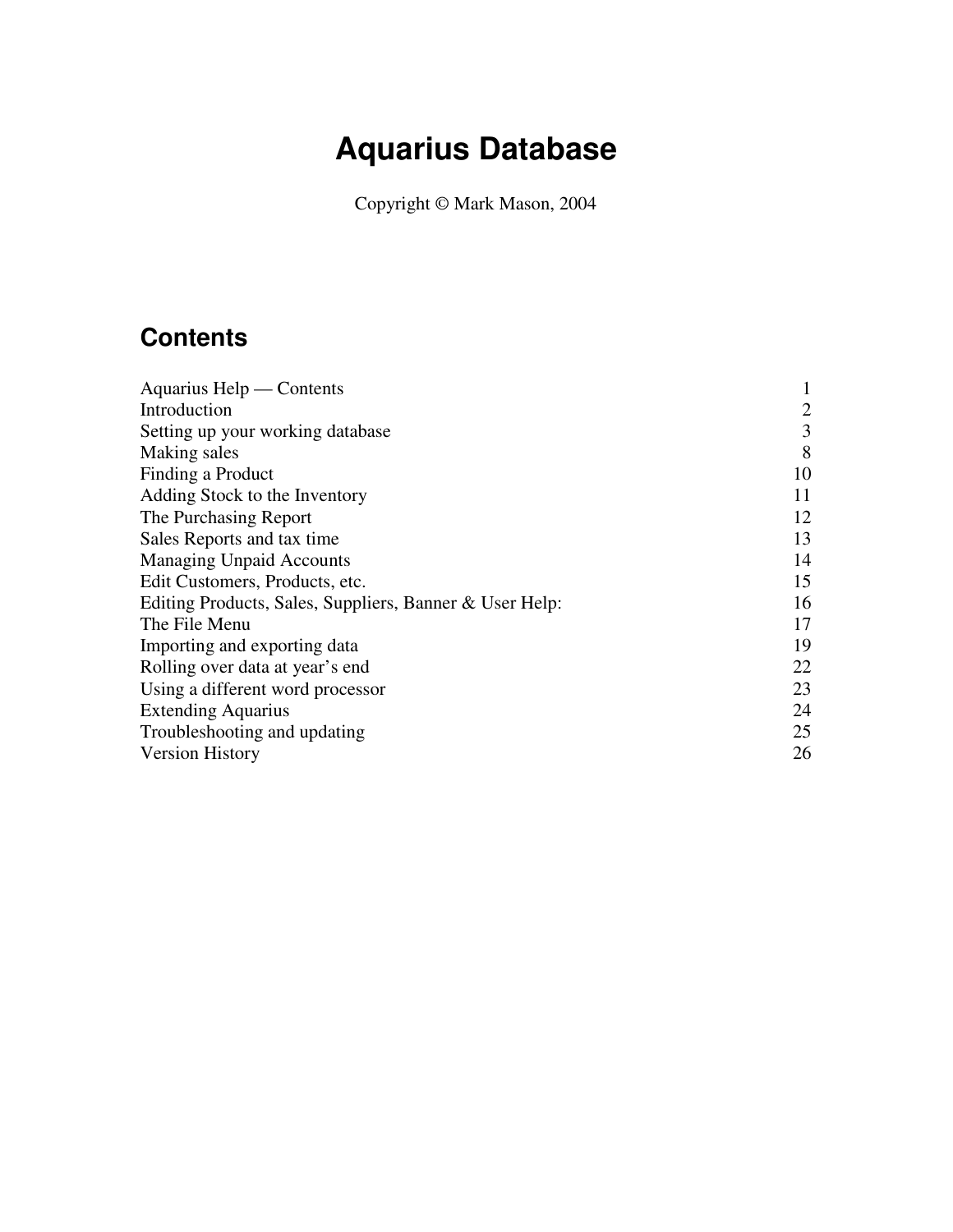### <span id="page-1-0"></span>**Introduction**

Welcome to the freeware Aquarius Database, which you can customize to your business or organization, and use for as long as you like, for free.

Getting started is easy:

1) Click the 'Help' button on the main window, then click 'Sales', 'Find Product', etc., to read the User Help topics.

2) Play with the 'High Mountain Hardware' sample database. Click 'Find Product' to see the products and their codes. Make a few sales. Click 'Management', which shows the menu bar, view the reports, and select 'Edit Customers' to see what it's about. It doesn't matter what you do to this sample database, so feel free to experiment!

3) Follow the easy instructions in the Help Menu topic 'Setting up your working database' to quickly set up Aquarius for your business.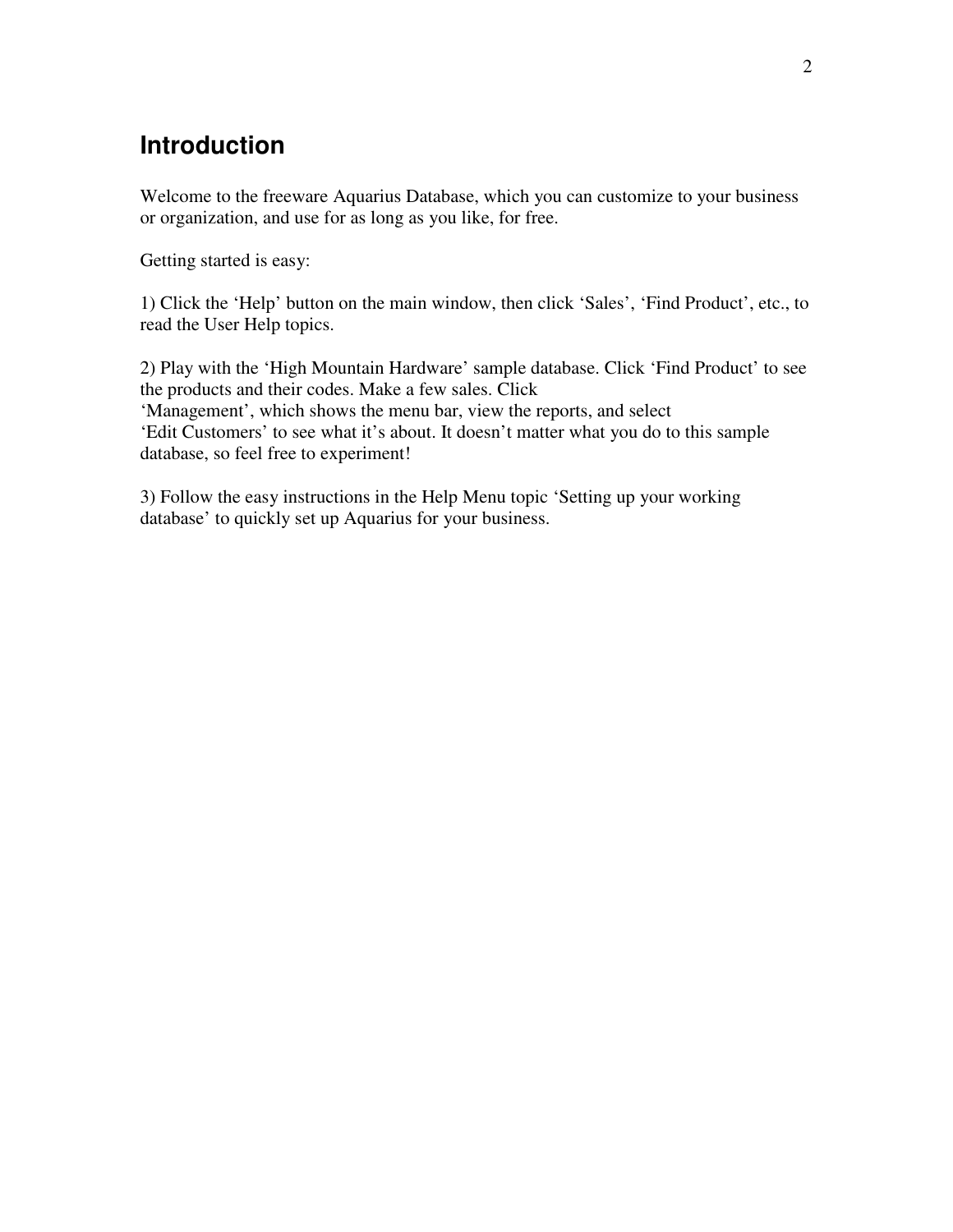### <span id="page-2-0"></span>**Setting up your working database**

After familiarizing yourself with the 'High Mountain Hardware' sample database, and carefully reading this help topic, proceed as follows to set up a working database for your business or organization:

1) From the File menu click 'Working database'. This switches Aquarius to a new empty database which has the same structure as the 'High Mountain' database, but has no information in it. You will notice that the business name, above the command buttons, has changed from 'High Mountain Hardware' to 'Your Business Name'. You can switch between the 'Working database' and the 'Sample database' at an y time, simply by clicking on the one you want in the File menu.

2) Click on 'Setup' from the 'Customize' menu. In place of 'Your Business Name', type in your actual business name; you will see it change on the main form as you type it in. Then fill in the rest of the

'Essential setup' section. The 'Short business name', 'Thanks message' and 'Phone number' will appear on your small cash -register type receipt.

### **Password:**

3) Enter a password only if you want to restrict access to the management functions. Make sure you write it down and keep it filed away somewhere safe, in case you forget it. (If you do forget and lose your password, you can find out what it is by loading the database

('AqData.mdb') into MS Access and looking at the ' Password' field of the 'Setup' table.)

4) The 'Default salesperson' will be the name listed in the 'Salesperson' field when you make a sale; it can be changed each time you make a sale, for that sale, if the person making the sale is not the default person. You can also change the default salesperson as often as you like, such as at the beginning of each shift.

5) The 'Default tax rate' is the sales tax rate, or the most common sales tax rate, for your state. See Note 2 on the form on how to enter it. It will be used to set an initial value for the 'Tax Rate' field in the

'Edit Products' form when you enter your product details; you can enter different tax rates for different products if you need to.

At any point you can click the close button  $(X^{\prime})$  at top right) to save the changes you have made. You can then continue the setup at a later time.

### **Word processor setup:**

If you have MS Word 97 or later, and it is present on your computer at the path shown (the most common place) then don't touch anything in this section. If Word is present on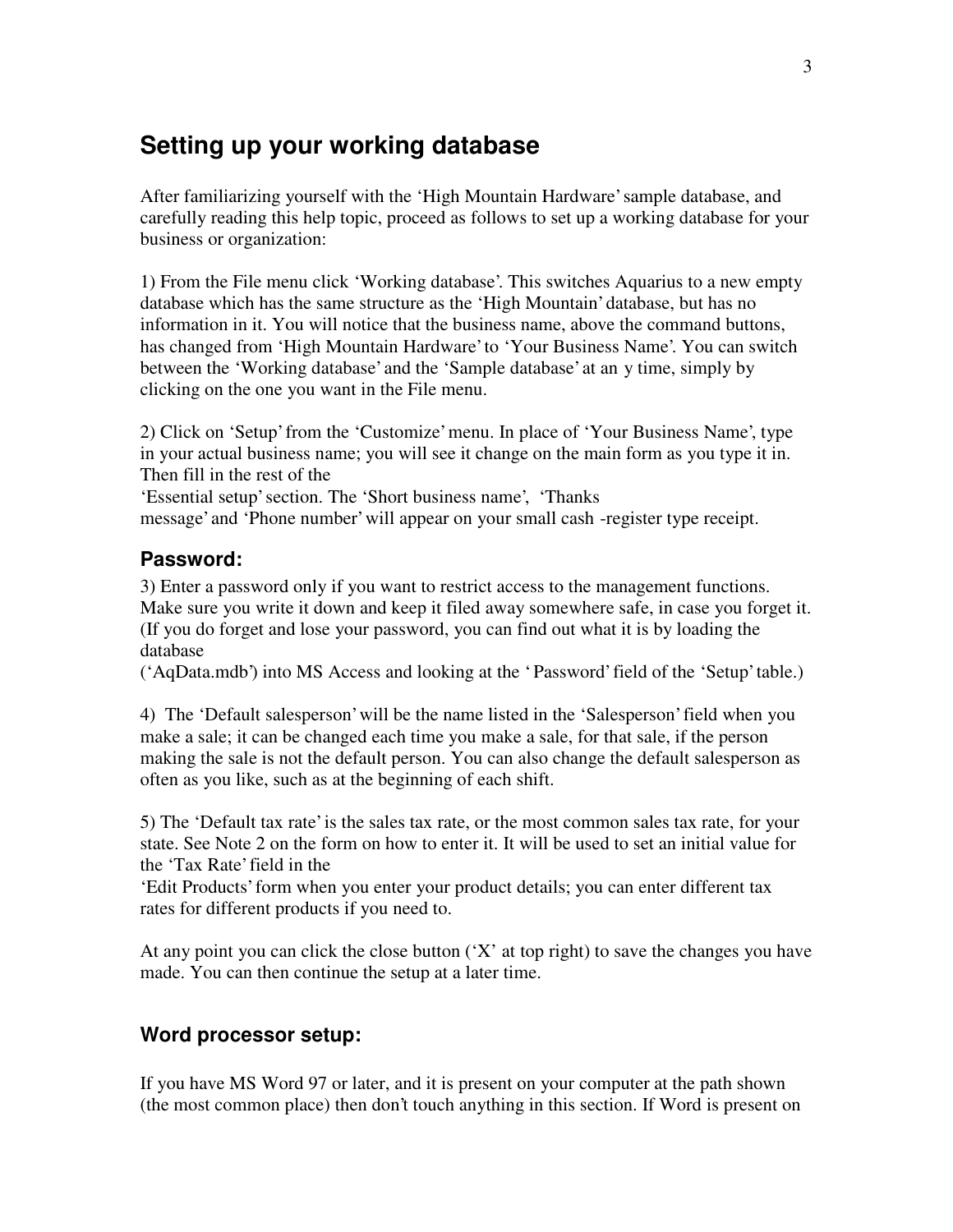a different path, type that path in, and double check you have it right. If you don't have MS Word 97 or later, then leave this for now, and read the later Help Topic on 'Using a different word processor'. You can use Aquarius without a word processor being set up for it, however, certain features that invoke the word processor, such as printing an invoice, will not work.

If using print functions which call Word (like printing an invoice) invokes your virus scan program, this is how to get around it: click "Customize" then "Setup", then delete the "%+n" from the "WP mail merge" field. This command, "Alt + Shift + n" creates the mail-merged documents from the master document, but in one anti-virus program also calls up a virus scan. Deleting it means you will have to click the "Merge to new document" button on the Word Mail Merge toolbar yourself — not too hard to do!

#### **Appearance:**

You can, at any time, change the photos in the main and help windows if you wish. To do so:

1) Resize or crop the photos (or other art work) so they are fractionally larger than the windows they are to fit into (measure them with a ruler against your screen).

2) Copy the photos into the 'AquariusDB' folder.

3) Enter the names of the photos in the text boxes provided in the 'Appearance' section of Setup. As soon as a correct name has been entered, the photo will show.

If a photo is not as clear as it should be, and/or blocks of pixels stand out, then you may not be using the optimum color setting on your computer. To check, right click the desktop, then click 'Customize desktop' and choose the 'Settings' tab. The color setting should say

'True color, 32 bit'. If it is set to 256 colors or 16 b it color, then select 32 bit color from the drop-down box and click OK. You may have to restart your computer before the new color setting will come into effect. (Note: if you play DVDs on your computer, you may have to switch back to a lower color setting when using your DVD player.)

Check the 'Transparent buttons' box to see what instantly happens to the command buttons on the main window. Uncheck the box to return to the original look. Leave it whichever way you prefer.

Check the 'Customers button' box if you want to have a button to click on the main window to get to the 'Customers' window. The 'Customers' button will replace the 'Add Inventory' button, and an 'Inventory' command will appear on the Edit menu instead, in place of the 'Customers' command , to allow you to access the 'Add Stock to Inventory' window. This is a good change to make if you consult your customer file a lot.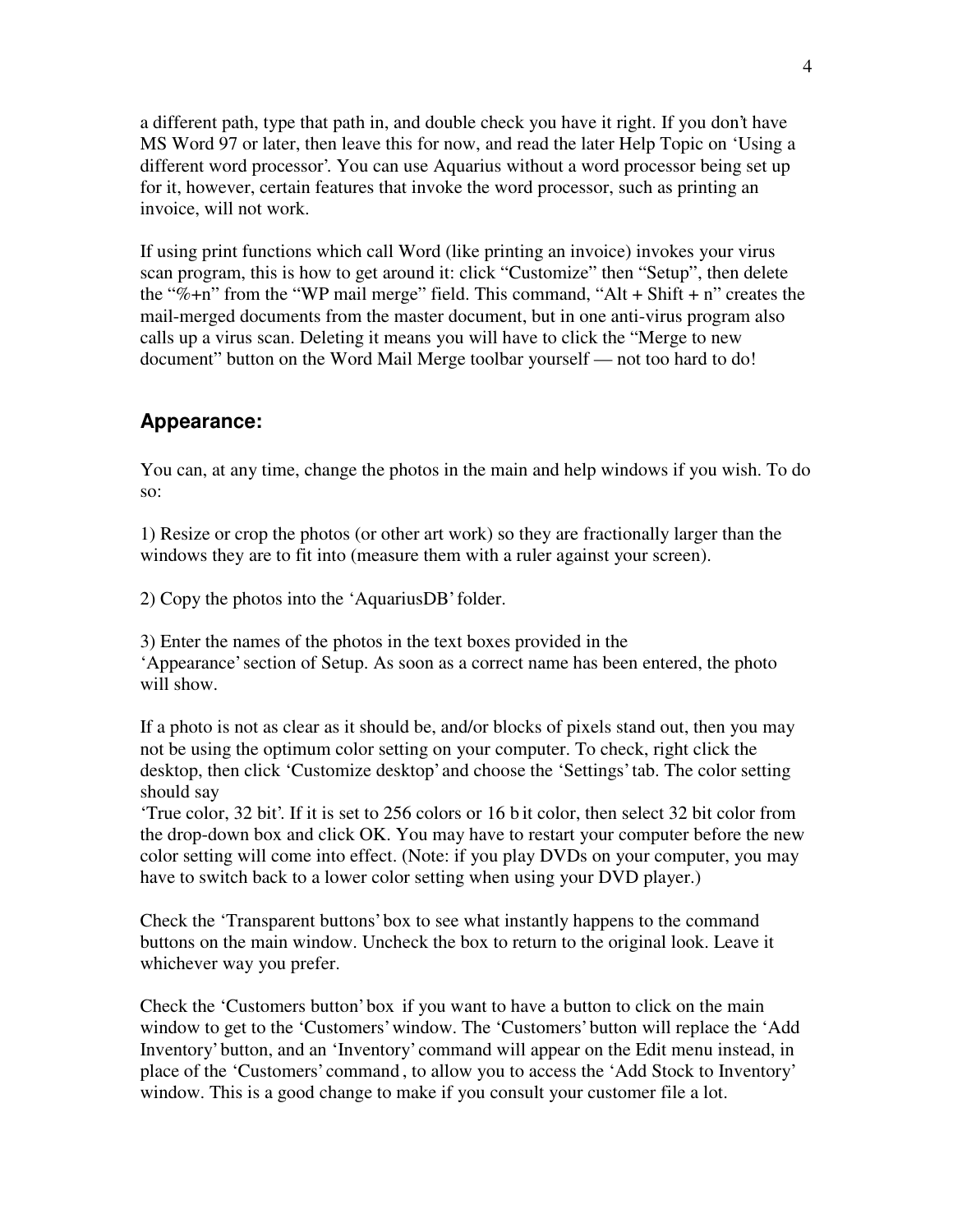Leave the 'Left margin on receipt' as it is for now. If, when you print out a 'cash register' (small) receipt, on making a sale, the printout is not properly centered, you can change this setting to center it. (Eg: if the text needs to move 0.5 inches to the left, change '2.5' to '2.0'.)

This completes the setup of the 'Working database' to your business. Click to close button ('X' at top right) to exit and save the information you entered. Now you need to enter data about your products, suppliers and customers into the database.

### **Entering Supplier Data:**

Click 'Suppliers' from the Edit menu to add details about the companies that supply the products you sell. If you sell a service, or manufacture all the products you sell, you can skip this section, and leave the Supplier table with the one entry it initially has, 'Self' which is there to cover these self-supplied products and services.

Note: you cannot delete the 'Self' supplier unless you add at least one other supplier first. Aquarius does not work properly without there being at least one supplier in the Supplier table, so deleting the last supplier is not allowed.

### **Entering Product Data:**

Click 'Products' from the Edit menu to add records for each of your products or services.

Click the 'New Record' button, then enter the data for a product.

The Product *Code* can consist of numbers or letters or a mixture of both. Letters can be entered lower case, but will be converted to upper case. Each product code must be unique, or the record you create will not be added. The various display boxes for product codes in Aquarius have been made wide enough to show codes 13 numerals wide, so make sure your codes are no longer than this, or shorter if they contain letters.

Be consistent with your *Descr*iptions. It will help product searches if you start with a general description, then get more specific, eg: 'Hammer; claw, fiberglass handle'. Limit the length of your descriptions to the length of the box provided if you want to avoid overflows onto another line in some of the displays.

The *Critical Stock* is the level at which you wish to reorder the product. For instance, if you think it's a good idea to reorder your claw hammers when you have 3 left, so as to avoid running out of them and losing sales, then set the critical stock to 3. The Purchasing Report will then include this product when its stock level drops to 3 or below. Monitor the stock level when shipments arrive; if you find you regularly still have more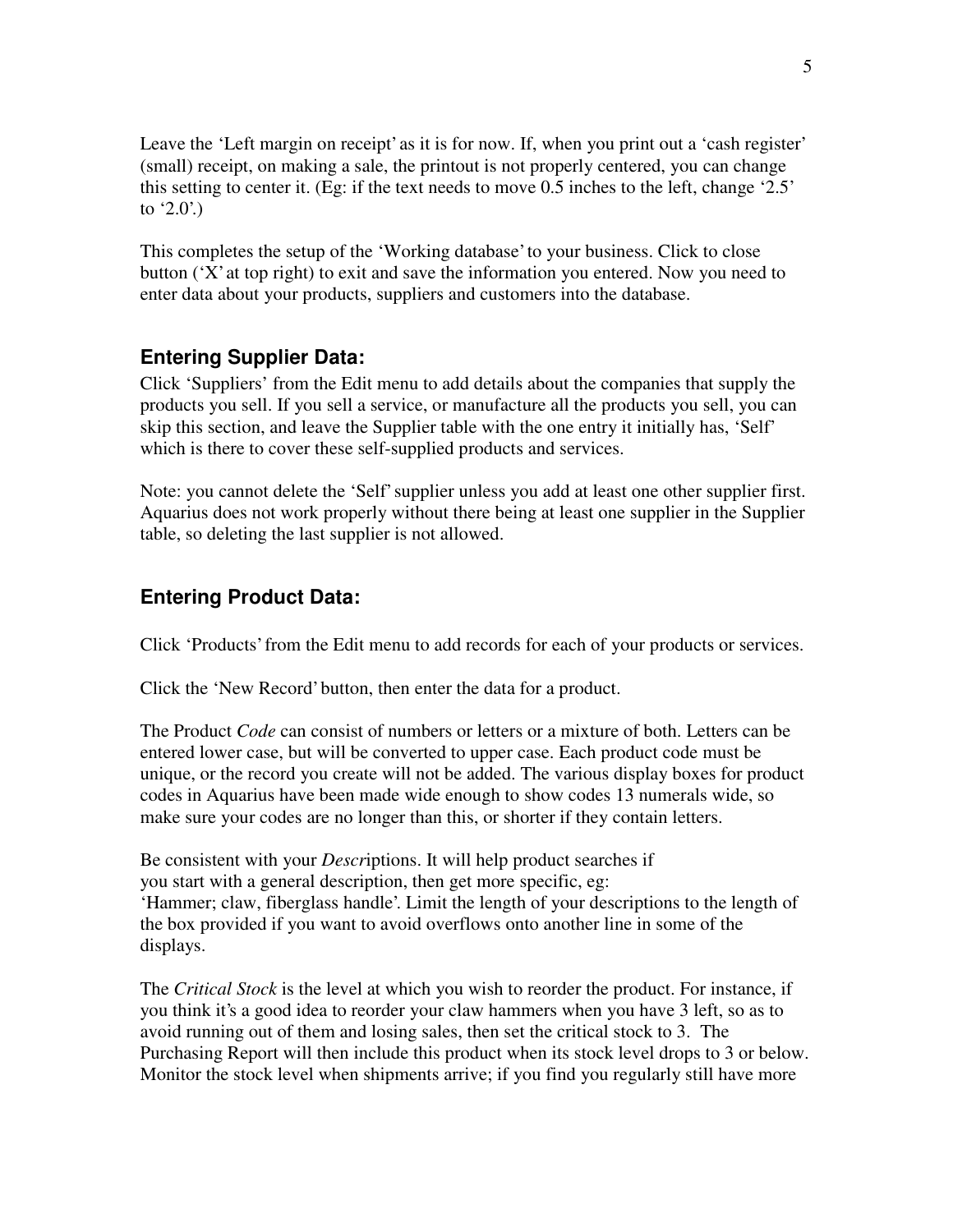than one item of a product when the new shipments arrive, you could consider lowering the critical stock level. The Critical Stock levels can, of course, be adjusted at any time.

The *Actual Stock* is the number you have in stock now. The *Num. Purchased* and *Initial Stock* can be left at 1 for now; Aquarius will automatically record these values in future when you make purchases.

Choose the *Supplier* by clicking the arrows [<] [>] to the right of the display box. If the supplier of this product is not in the list, you will need to go to 'Edit Suppliers' and add it.

The *Cost* is what your supplier charges you for this product. This is used by Aquarius, along with the *Price* (your selling price) to calculate your gross profit in the Sales Report. This information is recorded for each sale, so when costs and prices change, the new costs and prices only apply to sales made after the change.

Leave the *Ordered* field blank; it is used by the Purchasing Report.

The *Pic/Loc* field can contain both the name of a picture and location information. 1) If you have an electronic photo of the product (.JPG or .GIF), put the name of the photo, e.g. 'T101.jpg' (must not contain any spaces), in the *Pic/Loc* field. Resize or crop the photo to  $320 \times 240$  pixels, and copy it to the AquariusDB folder. Products with pictures show in the Product Lookup form with an '\*' at the end of their description, and clicking on these descriptions will display a photo of the product.

2) To add a location description, leave a space after the picture name then type the location code or description, which can contain spaces. Lookup will then show a '\*-', and the location description will be shown along with the photo.

3) To put a location description in without having a photo, type a leading space followed by the location description. In this case, Lookup will show the product description followed buy a  $\cdot$ , and, on clicking it, the location information will be displayed without a photo.

*Importing product data*: If you have a sizable number of products, have had them stored in another database or spreadsheet, and can export them as a 'delimited text file', you will most likely be able to save a lot of tedious data entry by importing the data into Aquarius. See the Help Topic on 'Importing and exporting data' for details on how to do this.

### **That's it!**

When you have entered your products into the Products table, you are ready to use your new Aquarius database to make sales!

You can enter your customers into the Customers table (with Edit Customers), but this is not essential, as you can enter customers as you go, when you make sales to them.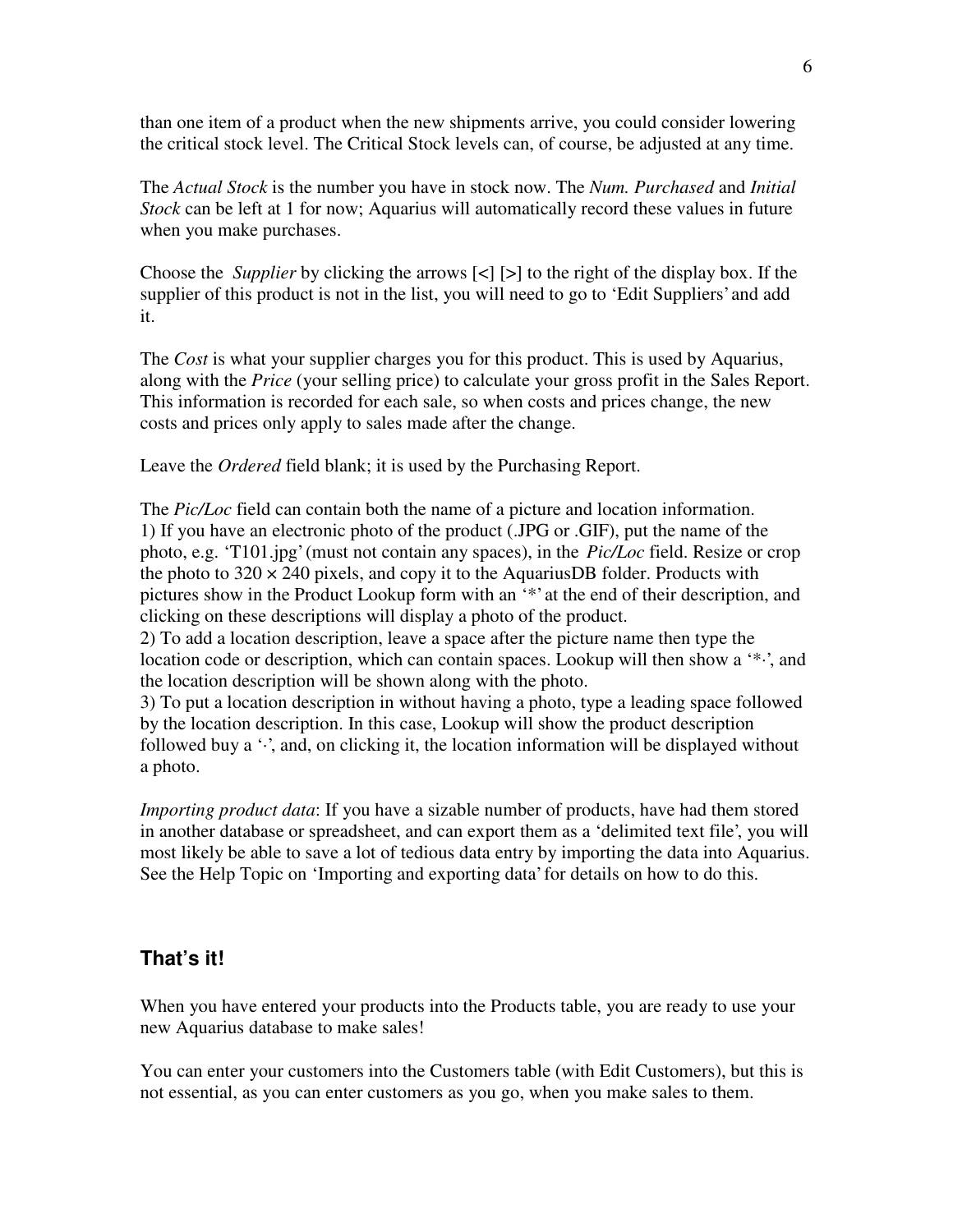You can also edit the Banner Messages and Custom Help to display whatever you like for the benefit of yourself and your employees, but if you leave them as they are the database will work perfectly well for you. You can make these changes at your leisure.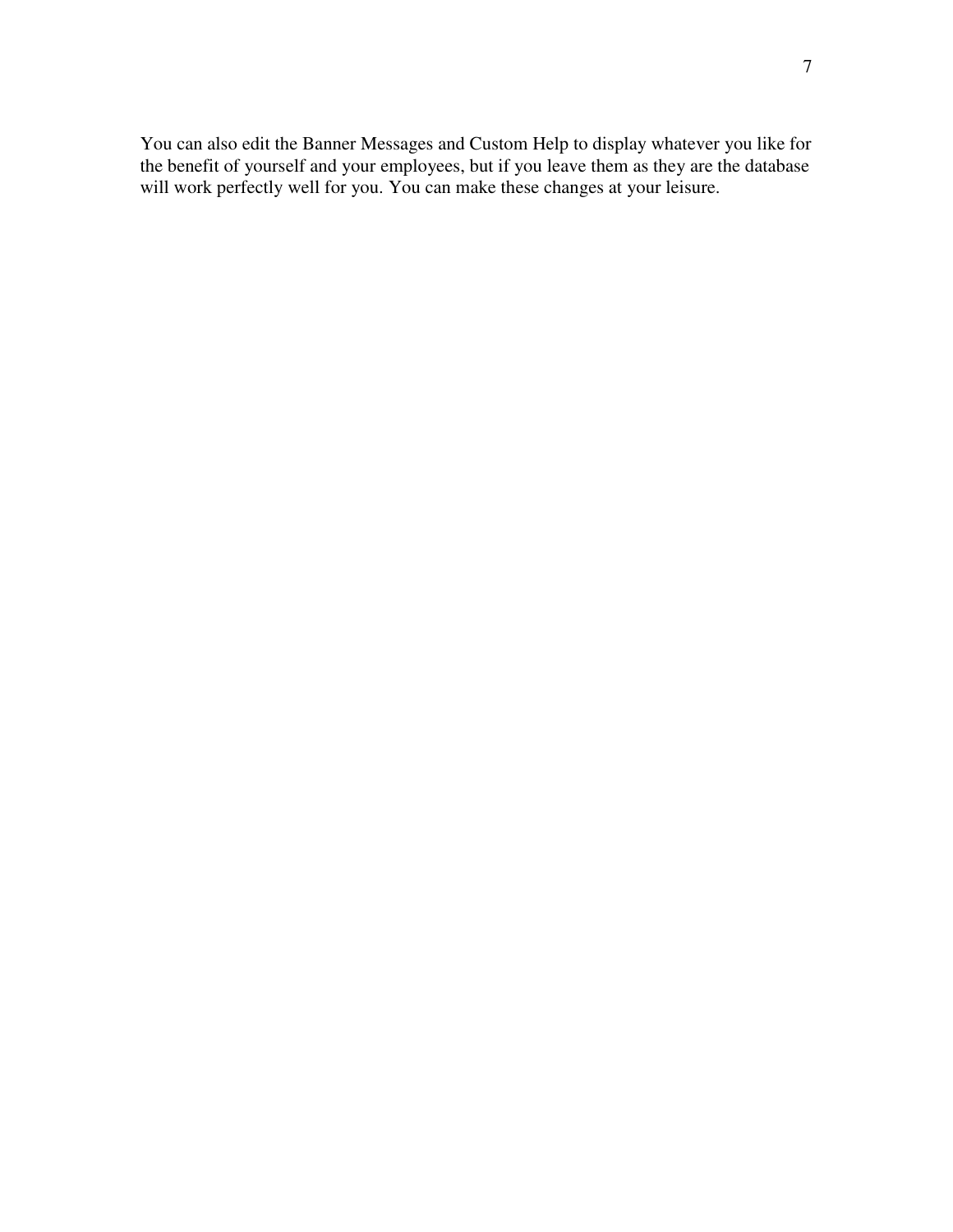### <span id="page-7-0"></span>**Making sales**

Click the 'Make a Sale' button, and type or scan in, or pick from the dropdown list, the product code for the first sale item. When a correct product code is entered, its description appears to its right. The dropdown list of codes can be shown (or hidden) by pressing the space bar when the insertion point is in the code box. It also shows all matching codes as you start typing in a code, so you can pick one and not have to type the whole code in. To pick a code from the dropdown list, click on the gray selection box to the left of the code. You can drag the bottom edge of the 'Make a Sale' window down to increase its size and the number of lines the code dropdown list shows.

Press the Enter key to move to the Qty. box, and enter the number of this item being purchased. Press Enter again.

Repeat the above for each item in the sale. When there are no more items to enter, press Enter twice and type in the Salesperson's name.

Enter the order number if there is one, then the sale type.

The next line is for making change in cash sales.

In the final box there are four possible entries:

- leave as 'n' to enter the sale and not print a receipt.
- type 'y' to enter the sale and print a small cash register receipt.
- type 'a' to do an ' account' sale to a named customer.
- type 'c' to cancel the sale

Then click the 'Enter Sale' button to process the sale.

If you choose to do an 'Account' sale, the 'Edit Customers' form pops up. Start typing the customer's name into the 'Part of Field' b ox to see if the customer is already there. If not, click 'New Record' to add the customer.

With the customer record showing, either:

- 1) click 'Receipt' if the customer has already paid, or
- 2) click 'Invoice' if the customer has an account with you.

Your word processor will be invoked and will show the receipt and mailing label, or invoice, packing slip and mailing label. Check all the details are correct, then print them. Close the word processor windows (and don't save them unless you have a good reaso n to).

Finally, close the 'Edit Customer' window, and click 'Enter Sale'.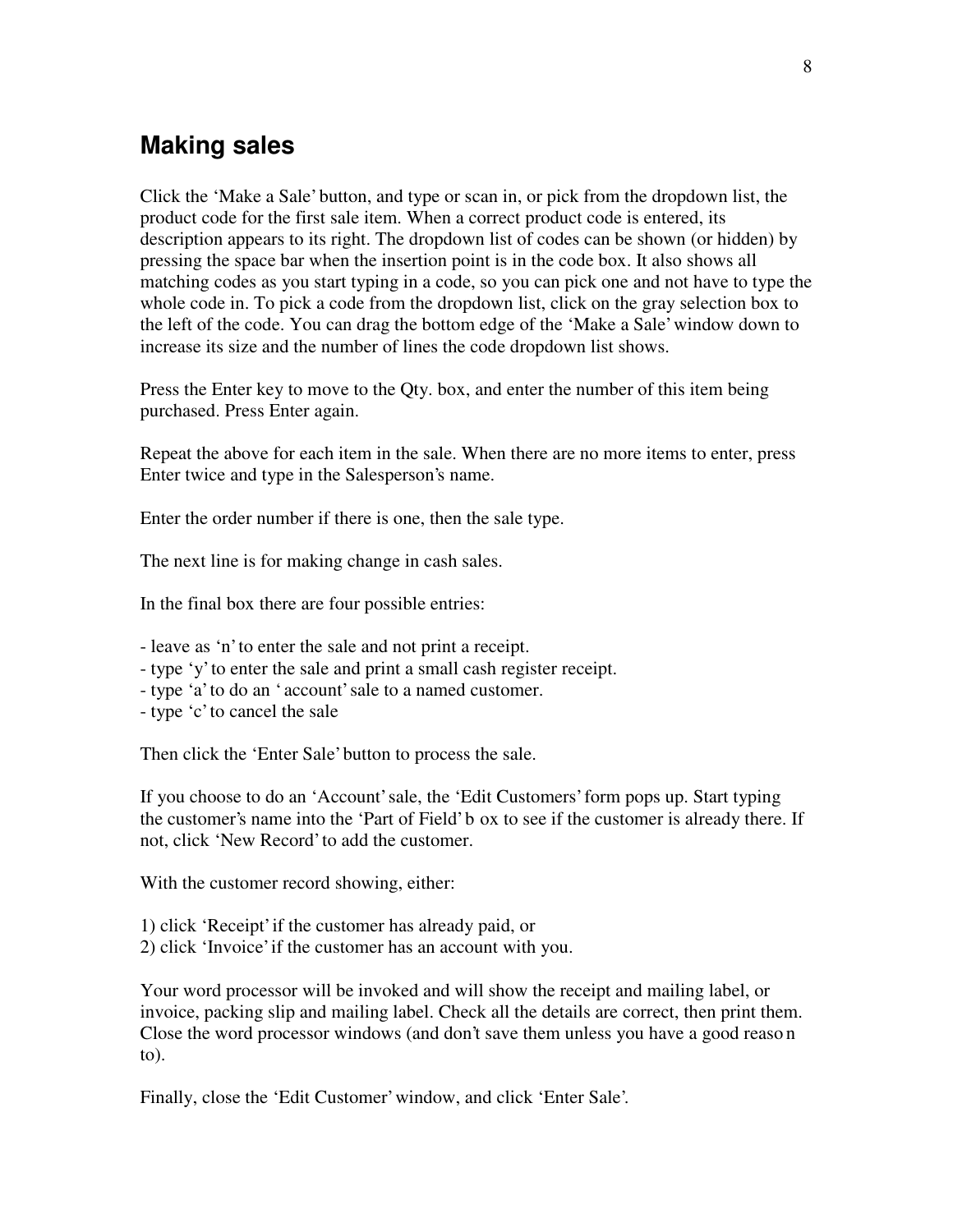### **Changing the layout of your Receipts and Invoices**

You will need to change the layout of the receipts and invoices, initially setup for 'High Mountain Hardware', to how you want t hem to be for your business. This is easily done.

To edit the receipt layout, make a sale (it doesn't have to be an actual one, as you can cancel it later instead of entering it), and make it an 'Account' sale, as described above. Click 'Receipt' from th e 'Edit Customers' window. A receipt called something like 'Form Letters1' should be produced in Word (if it isn't, see the Help topic 'Setting up your working database' to get it working). Close this file, and the mail merge document, called 'AqReceipt.doc', will then be showing. Make the changes you need to the wording of 'AqReceipt.doc', and replace the mountain logo with a picture of your company logo if you like, then save the file. You can get as creative as you like, as you have all the power of Word to make it look the way you want it to. This is what your customers see, so you want it to look good!

To edit the Invoice layout, click on 'Invoice' from the 'Edit Customers' window, and in a similar way edit 'AqInvoice.doc'.

### **Returns and other changes to sales**

To change a sale after it has been made and entered, such as to cancel it when goods are returned, or to correct an error made in entering the sale, click on 'Management' (entering the password if required), then

'Edit' and 'Sales/Items'. This form enables you to add or delete items from a sale, or to delete a sale altogether.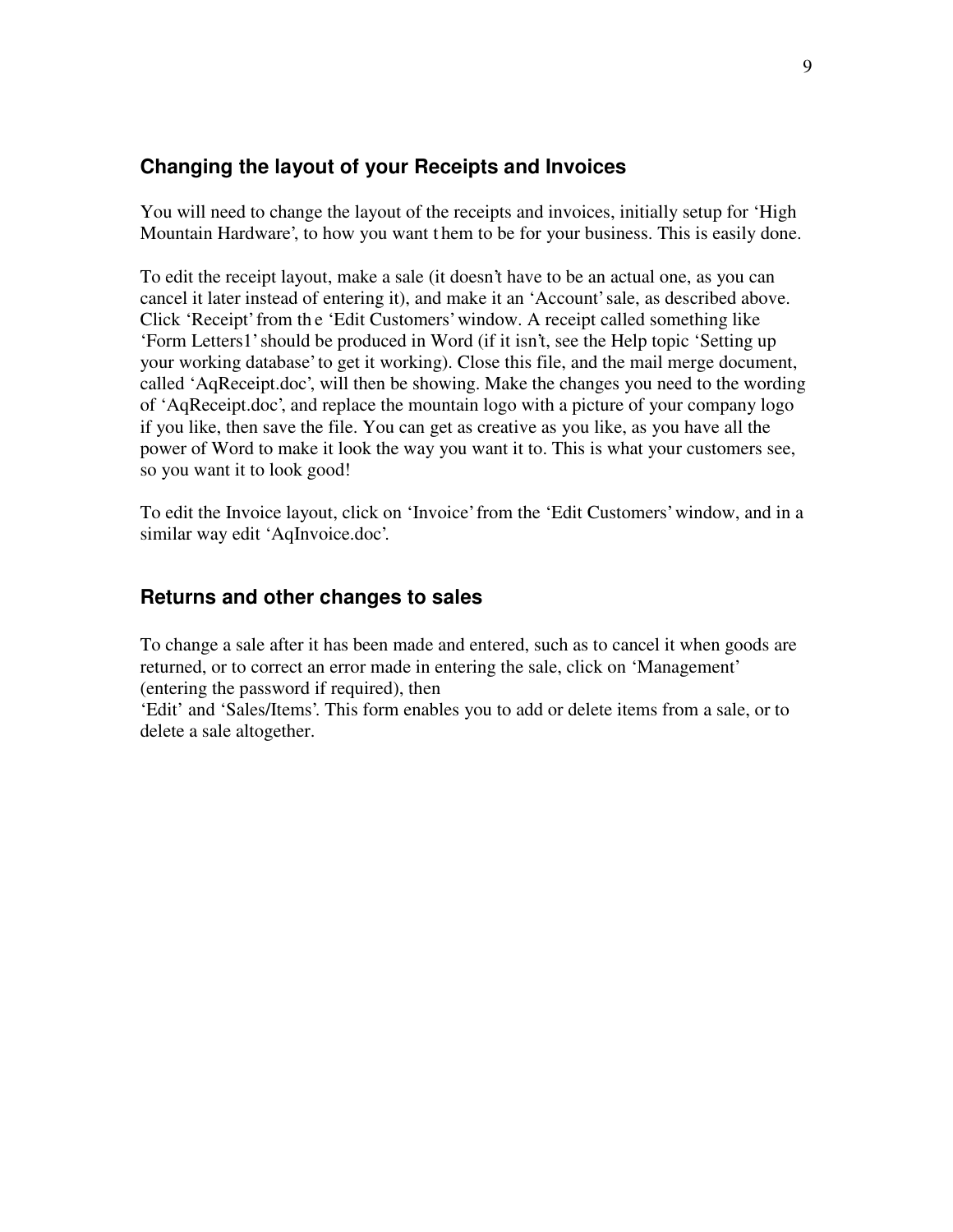# <span id="page-9-0"></span>**Finding a Product**

If a customer inquires about a product, you can use the 'Product Lookup' form to help you find the exact product they are looking for, its product code, price, the number in stock, a description, and, if available, even a photo of it and its location.

Clicking the 'Find Product' button brings up the 'Product Lookup' window. Type a few letters of any word that might be in the product description until you see the product you are looking for.

You can use the wildcard character '\*' in the description to stand for any group of characters. So, typing the product description 'pa\*50' in the sample database will bring up the product 'Paint brush; 50 mm pure bristle' ('\*' takes the value of all the characters between 'pa' and '50', in this case 'intbrush; '). This, as you can see, enables you to search for the first few letters of more than one part of the description. In effect it says: 'search for these characters and these other characters and ignore anything in between.' This can be very useful. For instance, if you had a large variety of paint brushes in stock, and a customer wanted a 50 mm brush, the 'pa\*50' search would bring up a list of just those that were that size, so you could explain the choices to the customer.

If the description ends with an '\*', then clicking on the description will display a photo of the product. If it ends with a  $\cdot \cdot$ , then clicking on the description will show the product's location (e.g. which shelf in the store or warehouse). If it ends with ' $\cdot\cdot\cdot$ '. clicking it will show both the photo and the location.

Use this window whenever you need to find the product code, price, stock level, illustration or location of an item. For instance, you can use it while making a sale. It's OK to have both windows open at once; in fact, when you enter the sale, you will see the stock level on the 'Product Lookup' form automatically update itself. You can drag the lower edge of the window to increase its size to show additional entries. This new size will be remembered during the current session (until you close Aquarius).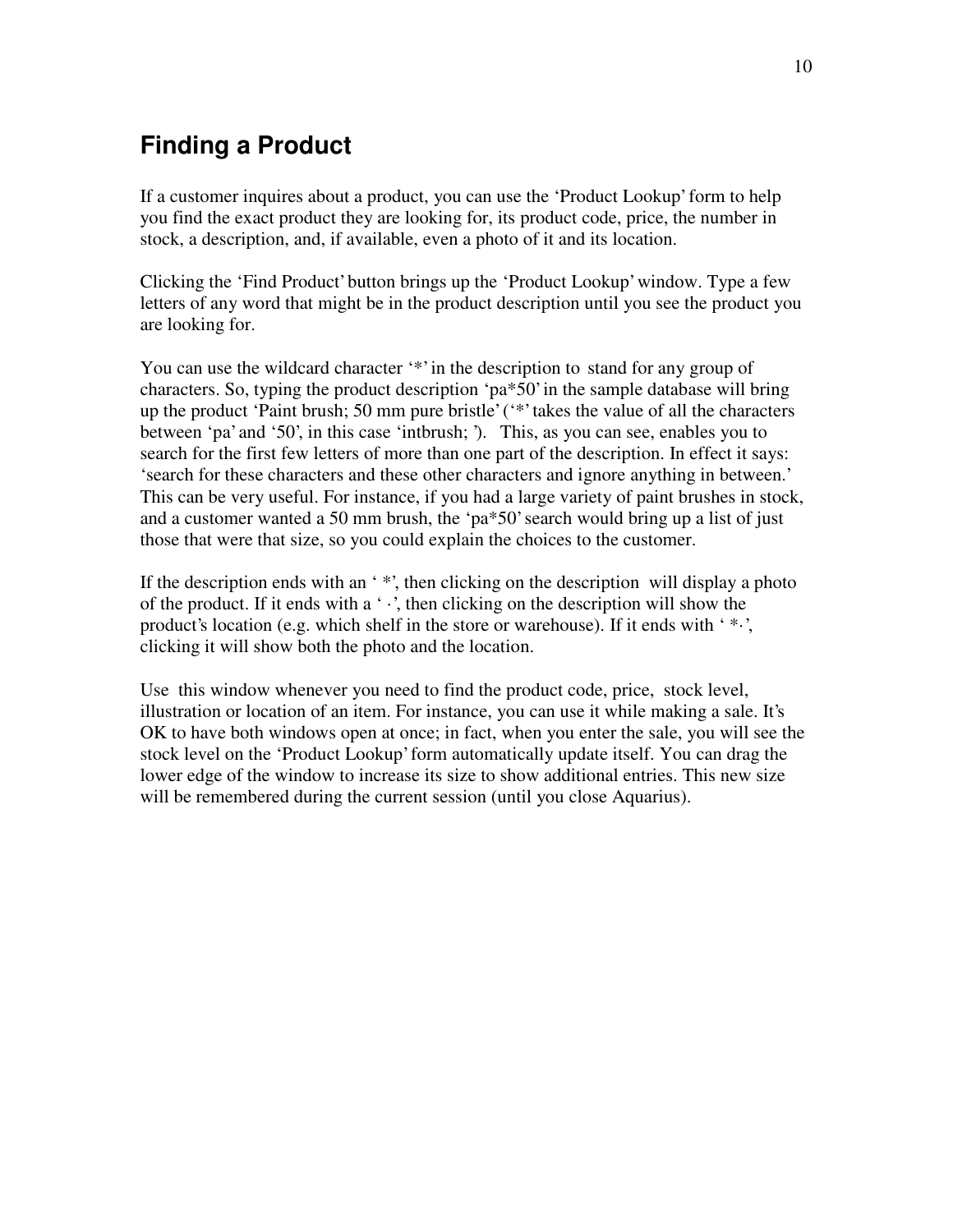### <span id="page-10-0"></span>**Adding Stock to the Inventory**

When new stock arrives from one of your suppliers, it must be entered into the Aquarius database by clicking the 'Add Inventory' button and filling in the product code and the number of items of it being added to the inventory, for each product.

Type the product code into the code box, and check that the correct description shows. Or a dropdown list of codes can be shown (or hidden) by pressing the space bar when the insertion point is in the code box. It also shows all matching codes as you start typing in a code, so you can pick one and not have to type the whole code in. To pick a code from the dropdown list, click on the gray selection box to the left of the code. You can drag the bottom edge of the 'Add Stock to Inventory' window down to increase its size and the number of lines the code dropdown list shows.

If the stock level prior adding the new stock is greater than one or two, consider whether you want to go to 'Edit Products' and reduce the 'Critical Stock' level to save on inventory costs. Likewise, if the stock level has fallen to zero or below (back ordered), you may be wise to increase the Critical Stock level to avoid losing sales of this product.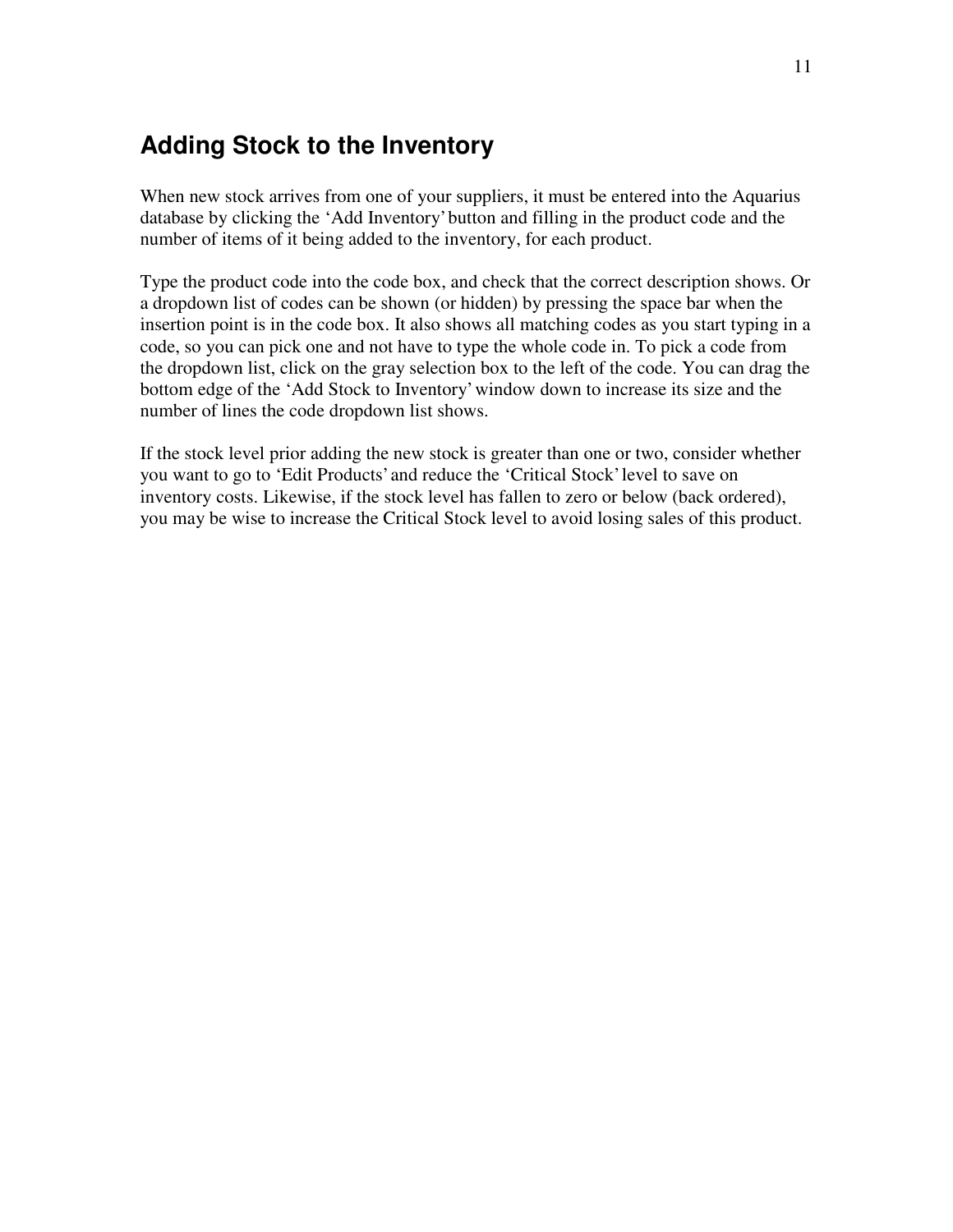# <span id="page-11-0"></span>**The Purchasing Report**

At regular intervals, prior to purchasing new stock, run the 'Purchasing Report'. With the Menu bar showing (click 'Management' if it isn't showing), select 'Purchasing Reports' from the 'Reports' menu.

Listed on each page of the report are the products which are at or below their critical level, which are supplied by the supplier shown at the top of the page. These are products that need to be reordered to avoid running out of stock of them. All the relevant information needed to reorder the products and decide how many to reorder is presented. Once you have placed the order for a product, you can click on the ordered column, upon which 'Yes' will appear in that column. You can show just the unordered items by checking the 'Hide Ordered?' box.

You can change the 'Critical Stock' level of a product from this form. See the section on 'Adding Stock to the Inventory' for a discussion on when and why you should do this.

To see other pages of the report for products from other suppliers, click the [>] button on the 'Suppliers' data control to move to the next page.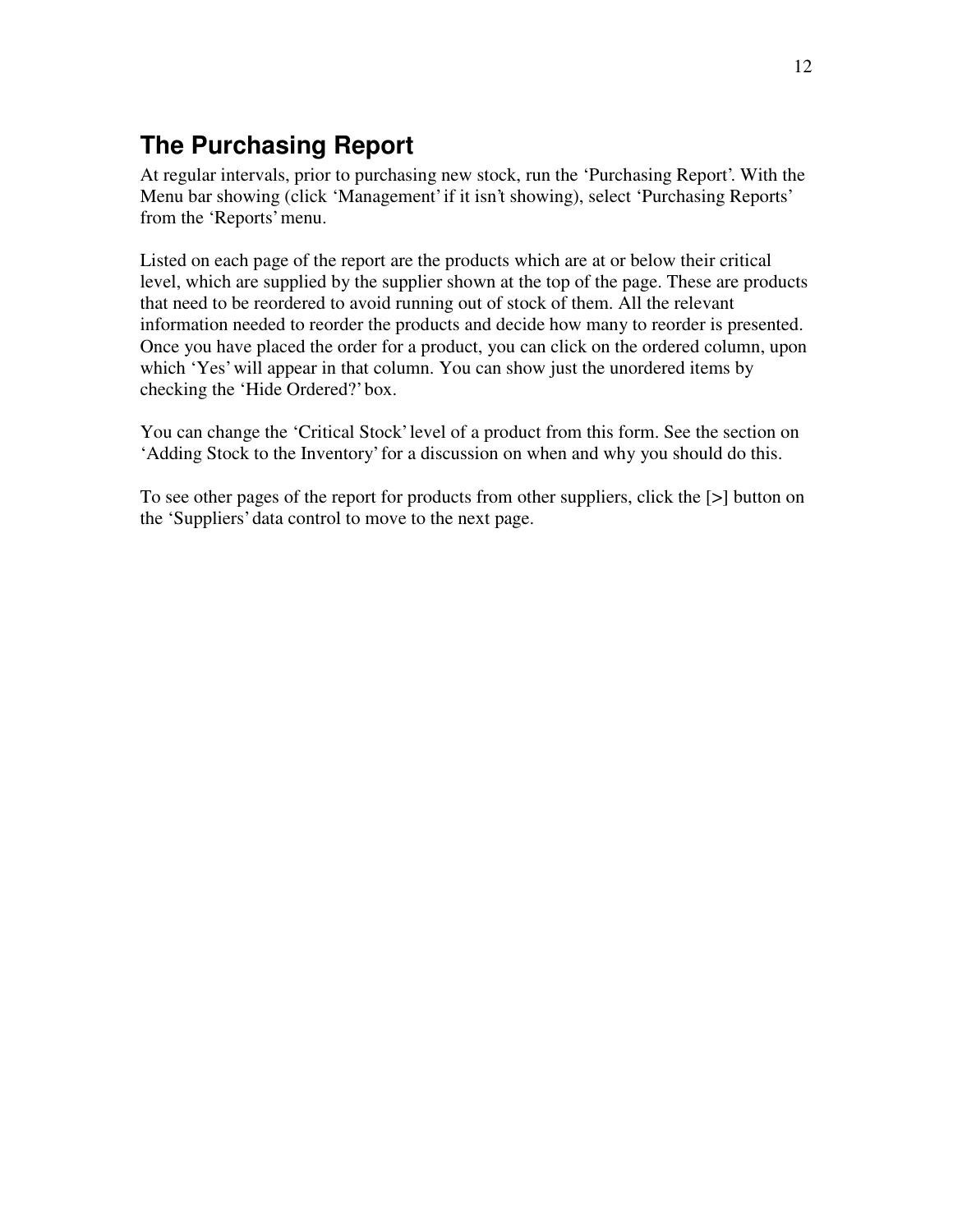### <span id="page-12-0"></span>**Sales Reports and tax time**

Clicking on 'Sales Report' from the 'Reports' menu gives a form showing sales and profit figures broken up in a number of different useful ways to help you analyze your business's performance. There are two sets of radio buttons to select from on the form: one set enables you to determine the period being reported on, the 'Last year' option giving figures you can use to help prepare your income tax return. The second set of radio buttons determine how the 'Sales Figures by Product' are sorted.

The 'Total Sales' figure can be used on your income tax r eturn if all your sales have been made through your Aquarius database; if you have made additional sales not entered into Aquarius, you can add them to the 'Total Sales' figure to give you the figure to enter on Schedule C (Form 1040) Question 1: 'Gross receipts or sales'. Note: the Sales Report still counts written off sales as sales, just as if they had been paid. This is so the report can reliably be used to provide the figures you need to do your tax return, which requires you to state your total sales including those not paid for, and to claim bad debts separately as a cost.

Although the sales report 'Gross Profit' figure gives a good indication of gross profit, you cannot use it on your tax return. The IRS requires you to calculate the cost of goods sold from actual physical stock takes to determine the number of stock items used up during the year. This is to your advantage, though, as the cost of damaged and stolen items and samples given out can be claimed in addition to the cost of items sold, and this reduces your tax liability. Aquarius, on the other hand, only takes into account the cost of goods sold in determining its estimate of 'Gross Profit'.

The 'Sales Tax' figure is the total sales tax collected during the selected period, so it can be used to determine the amount of sales tax to be remitted providing all sales taxable sales during the period were entered into Aquarius.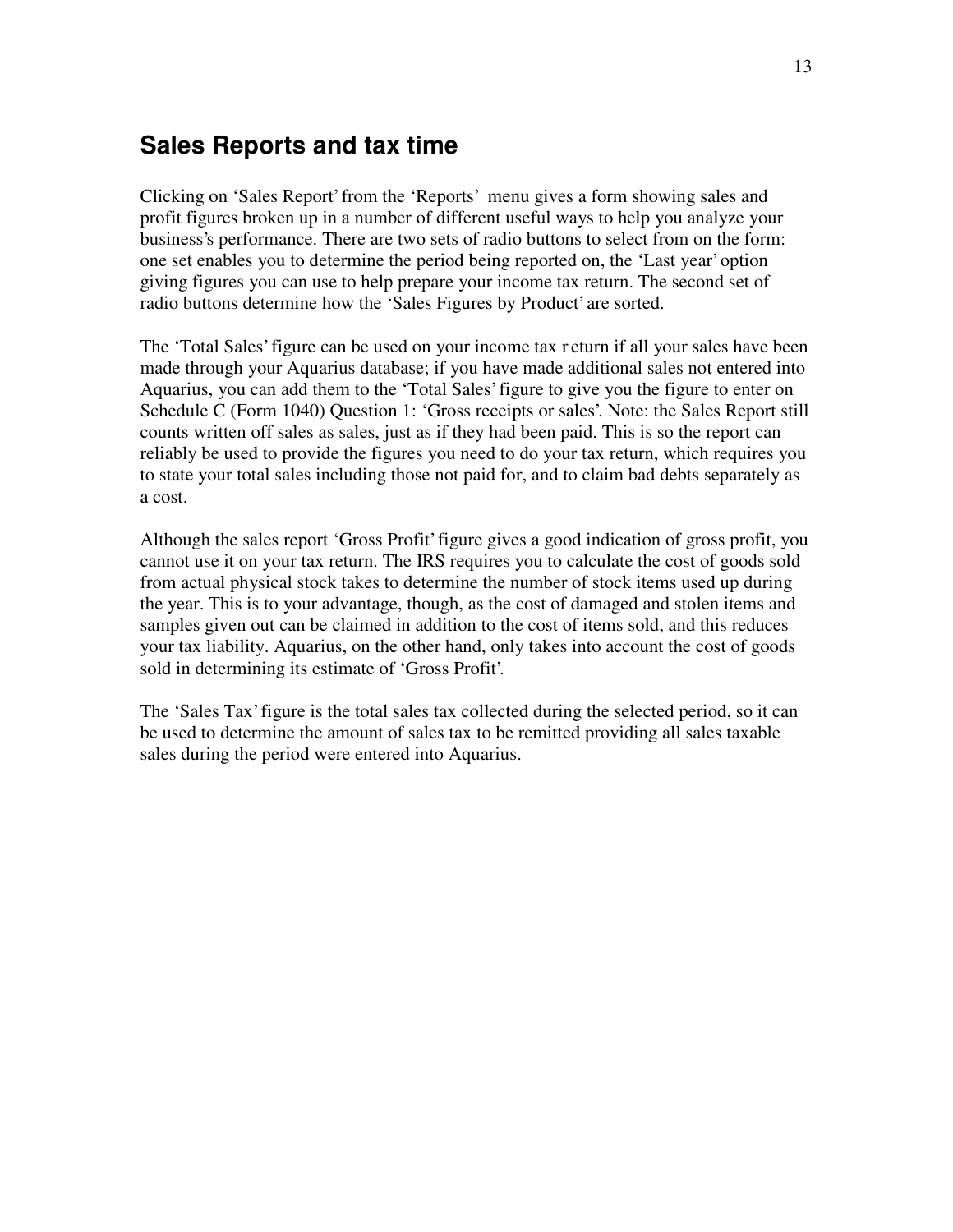### <span id="page-13-0"></span>**Managing Unpaid Accounts**

The 'Unpaid Accounts' report from the 'Reports' menu shows all sales that have been made with the 'i' (Invoice) payment method. As you receive payments for accounts, run this report and click the sale being paid in the 'Pay Method' column. The 'i' will change to 'ip' (Invoice paid), and this sale will not be shown in the report in future. What will show is all the unpaid invoices. Selecting a sale by clicking it in a column other than 'Pay Method' will show how many days it h as been since the sale was made, and who the contact person is. The invoice number, date of sale, value of sale, customer name and phone number are all shown in the list so you have, in one window, all the information you need to chase up payment. If you click an 'ip' it will change to 'iw', which you can use to indicate an 'Invoice written off', for payments you have given up trying to collect. (Clicking an 'iw' will cause it to revert to an 'i' again.)

The Sales Report still counts written off sales as sales, just as if they had been paid. This is so the report can reliably be used to provide the figures you need to do your tax return, which requires you to state your total sales including those not paid for, and to claim bad debts separately as a cost. At tax time (or any other time) you can quickly find written off sales by going to 'Edit Sales,' clicking the radio button for 'Pay Method' filter type, and typing 'iw' into the Filter box. You can then use the selector bar to click through the written off sales to get the value of the sales (including tax) for these sales and the amount of tax not collected for them. This information can then be used to claim bad debts as a cost on income tax and sales tax returns.

If you get any bad checks, and have to write off sales because of them, you could go into 'Edit Sales,' find the sale, and change the Pay Method from 'ch' to 'chw'. You could then search for both 'iw' and 'chw' sales to find all your bad debts by typing '\*w' into the filter box.

When you have claimed bad debts in a tax return, you could mark the pay methods as 'chx' or 'ix' so you have a record of them (and can search for them with '\*x'), but so they don't show when using the '\*w' search at tax time in subsequent years.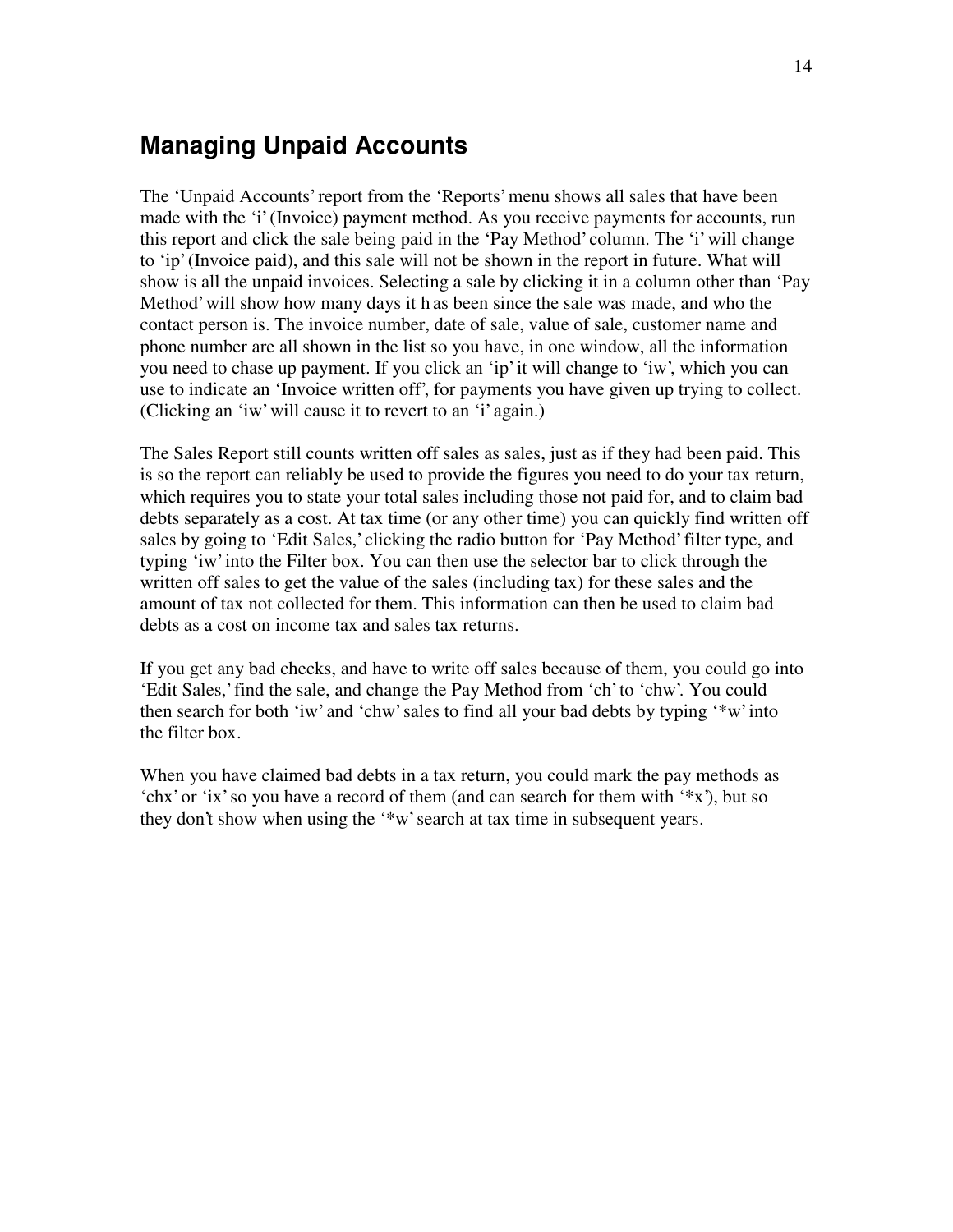### <span id="page-14-0"></span>**Edit Customers, Products, etc.**

Their customer database is one the most valuable things any business possesses. This form is designed to keep track of this asset. You can enter your customer details one record at a time as you make sales to them, or you can enter most of your customers in advance. If you already have a customer file in another database or spreadsheet, and you can export the data from that source to a delimited text file, then you can import the data into the Aquarius customer table, and avoid a lot of tedious data entry. See the help topic on 'Importing and exporting data' for details on how to do this.

Each customer must have a unique name. The name field holds the whole name, rather than having separate fields for first, middle and last names. This saves having to have a separate customer identifier, and doesn't, as we shall see, prevent us from being able to access the first and last names separately, or import from delimited text files where the parts of the name are separated.

To find a customer, with the field name set to 'Name' and the operator to 'contains' (as they initially are), enter as much of the name as you need to into the 'Part of Field' box to bring up the customer record you want. The wildcard character '\*' can be used in the 'Part of Field' box to stand for any group of characters, to help in complex searches. You can also search on any other field by clicking the down arrow and selecting the field you want from the drop box. You can likewise select from a variety of different operators to help refine your search. For instance, you may remember the town a customer lives in, but not his name. So you can search for 'Town' '=' . The

'Selected' box will show you how many records meet this criterion (customers in this town). If there is more than one, you can scroll through the selected records by clicking the [>] button on the

'Customers' data control, until you recognize the name you want.

#### **Print Command Buttons:**

Across the bottom of the Customers form are four command buttons: 'Envelopes', 'Letters', 'Labels', and 'Addr. List'. These use your word processor' s mail merge facility to print envelopes, form letters, mailing labels and address lists for the customers currently selected, or for those you have tagged (by checking the 'Tag?' box) if any are tagged. You can tag from more than one selection if you wish to: make an initial selection (by specifying the criteria you want), tag some customers from within that selection, then make another selection, and tag customers from within it, and envelopes, etc. will be created for all the tagged customers from both selections. If no customers are tagged, envelopes, etc., will be produced for all the customers in the current selection.

The first time you use each of these buttons, you will need to modify the master mail merge document so it contains the right information for your business. For instance,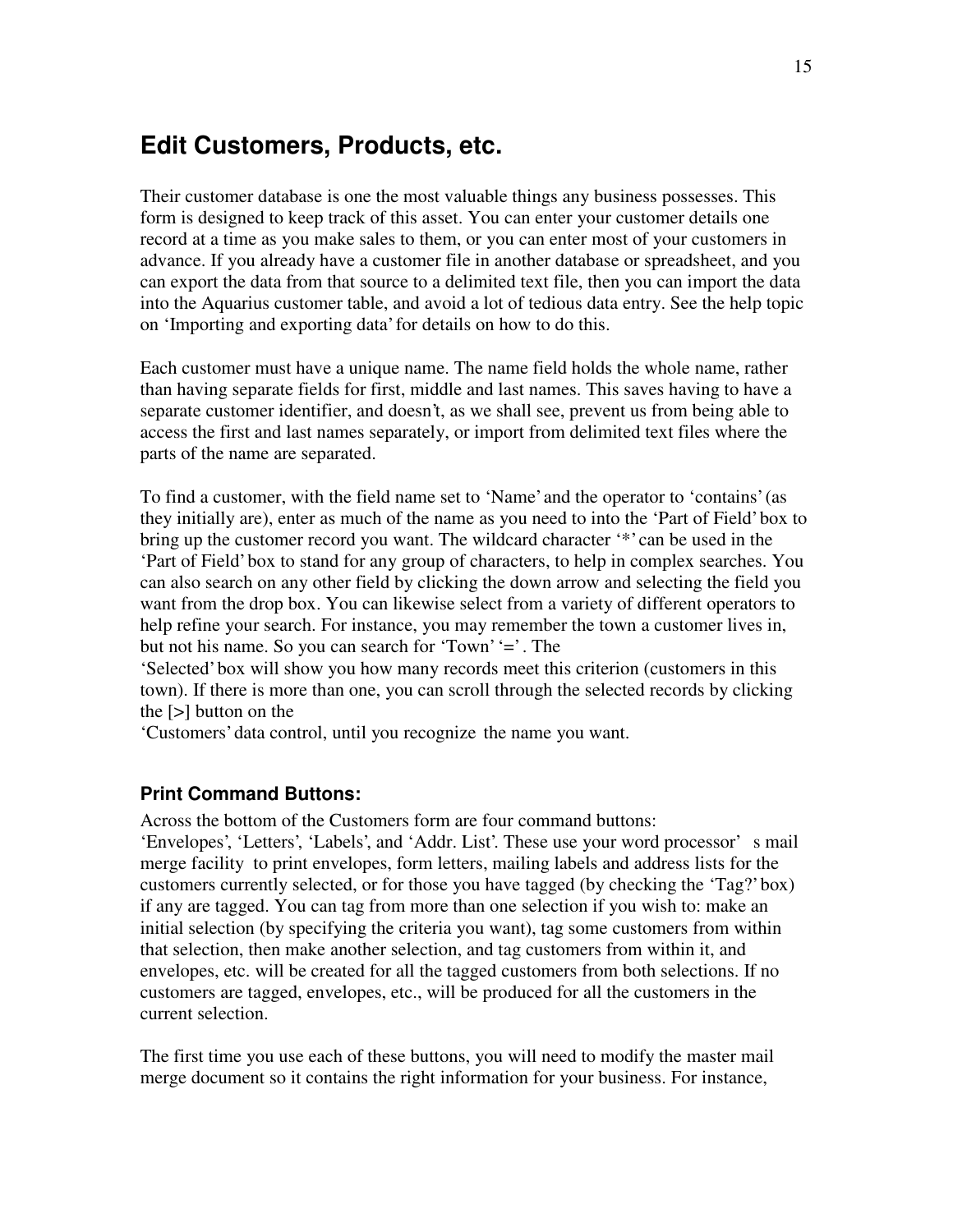<span id="page-15-0"></span>when you click the 'Envelopes' button, initially the return addresses on the envelopes will be for 'High Mountain Hardware'. To change this, close the merged document ('Envelopes1'), then the master document 'AqEnvelop es.doc' will be showing. Enter the correct return address for your business, then save the document. In future, all envelopes will have this new return address. When you first use the other print buttons, go through a similar process to make any needed changes to their master documents. You can also insert new or different merge fields from the list your word processor provides, and this includes separate merge fields for 'FullName', 'FirstName' and 'LastName', enabling you to use just one part of the name if you wish to.

If by some chance the mail merge process is not working correctly, see the Help topic 'Setting up your working database' to get it up and running properly.

### **Editing Products, Sales, Suppliers, Banner & User Help:**

**Edit Products** enables you to enter product details, and change them whenever you need to. You can use the wildcard character '\*' in the product code filter to stand for any group of characters, to help you select a particular group of products. Clicking the 'Make Catalog' button uses the mail merge feature of the word processor specified in Setup (initially MS Word) to create a product catalog of the selected products. You can adjust the mail merge master document to format the catalog in any way you like. The catalog will be in product code order unless you check the 'Order by desc.' box, in which case it will be ordered by product description. See the help topic 'Setting up your working database' for more information on using this form.

**Edit Sales/Items** lets you change the details of a sale. This could be useful when an error is made in entering a sale, or when a customer returns on item. Enter the receipt number in the Rt. 'Filter box' to move to sale you want. You can also filter by Customer or Pay Method by clicking the appropriate radio button. Note that you can't delete all the items in a sale; to do that, delete the sale itself.

**Edit Suppliers** is used to add new supplier information and edit what is there. Some supplier information can also be changed on the Purchasing Report form.

**Edit Banner Messages** allows you to add to, change or delete the banner messages which are displayed at the bottom of the Aquarius window, so they are relevant to your business or organization.

**Edit User Help** allows you to specify exactly what is displayed when the user help buttons are pressed, and what the captions on the buttons say. Records 1A through 1I are joined together to create the

'Introduction' help topic, and so on with the other help topics. Having multiple parts to each topic is made necessary by the text in each field being limited to 255 characters. You can add a new part if you need to extend a help topic. Being able to customize the user help topics, enables you to give exactly the instructions you want to your staff.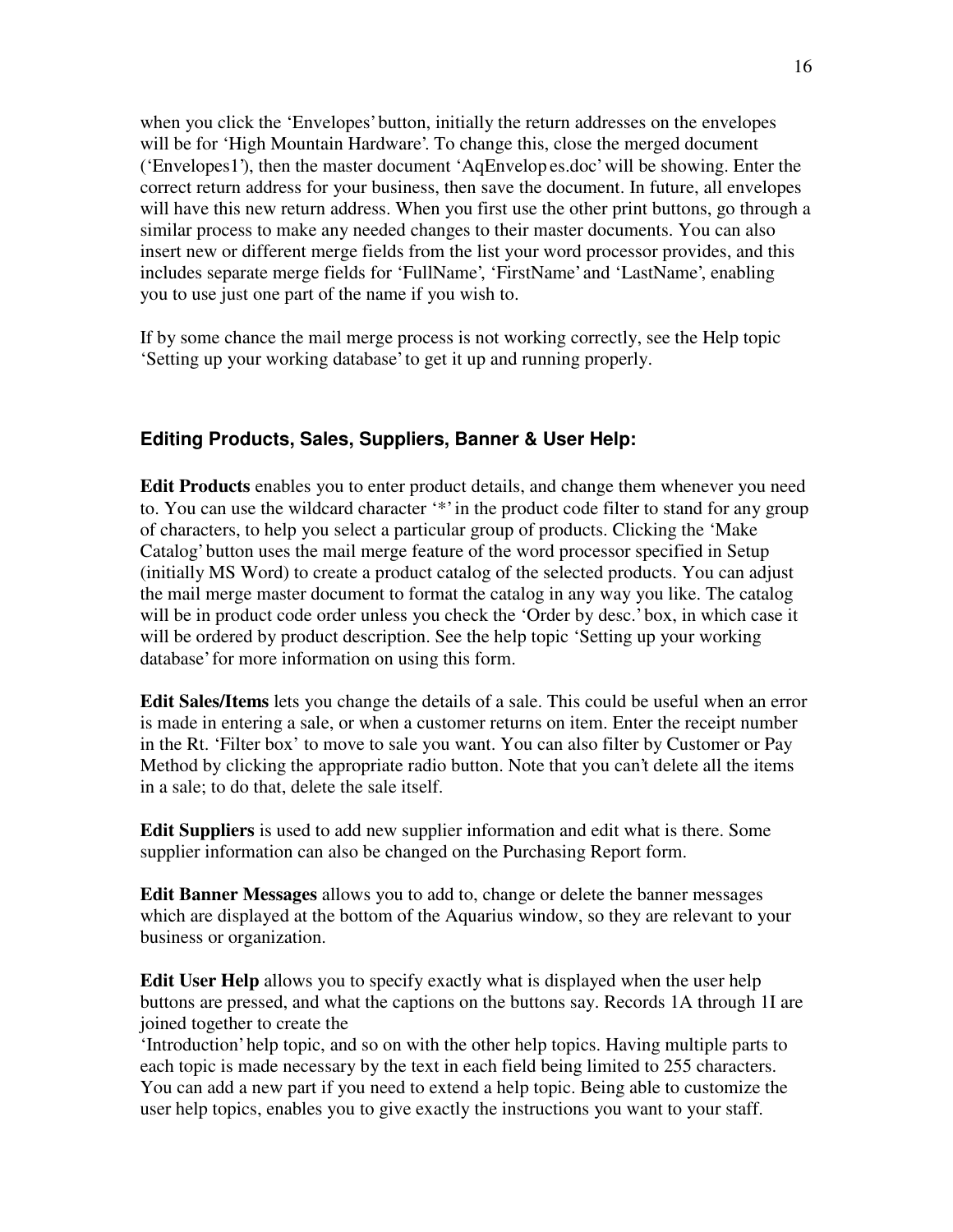# <span id="page-16-0"></span>**The File Menu**

The File menu gives you considerable control over the workings of the Aquarius database.

#### **Changing databases:**

The first three items enable you to choose which database is displayed. Normally you will be using the Working database, but you may wish to switch to the Sample database so you can experiment with various features without affecting your working data. You may also want to temporarily switch to a backed-up database to check some details in it. For instance, you may want to look at sales figures from a previous year. It's as easy as clicking on the database you want, and when you have finished, clicking 'Working database'. When you click on

'Backed-up database' , choose the database you want from the open-file dialog box that appears. The Window caption changes to include the name and path from 'AquariusDB' of the loaded file, to remind you that you are not in your normal working database. Changes you make to a backed-up database stored in the "AquariusDB \Backup" folder, or any folder under "AquariusDB", will be saved back to the original location when you switch back to your Working or Sample database.

#### **Multiple databases:**

Being able to switch to any number of backed up databases, and work them just as you would your main working database, means you can have multiple databases in Aquarius and switch among them at will. To create a new database, back up one you already have under a different name (see next section), change to this new database, then use the Setup form to customize it, and the forms on the Edit menu to delete the old data and add the new.

The last three items on the file menu are useful file utilities:

**Backup database** allows you to create a copy of the current database under a different name, and in a different folder or disk. If you wish to roll over your database at the end of your tax year, you can use this to back up the database, for future reference, before you delete the sales to start the database afresh for the new year. You should also regularly back up your database during the year, just in case you have a hard disk failure or the database becomes corrupted due to some other problem. If you have a lot of sales it is wise to back up at the end of each day. The first time you backup a database, Aquarius makes a new folder called "Backup" within the "AquariusDB" folder, and opens that folder for you to save in. Since clicking "Backed -up database" also initially opens this folder, it is a good idea to use it for your backups.

If your data is critical, and it would be a disaster to lose even a part of one day's data, you could contact the author of Aquarius Database about adding a 'transaction logging'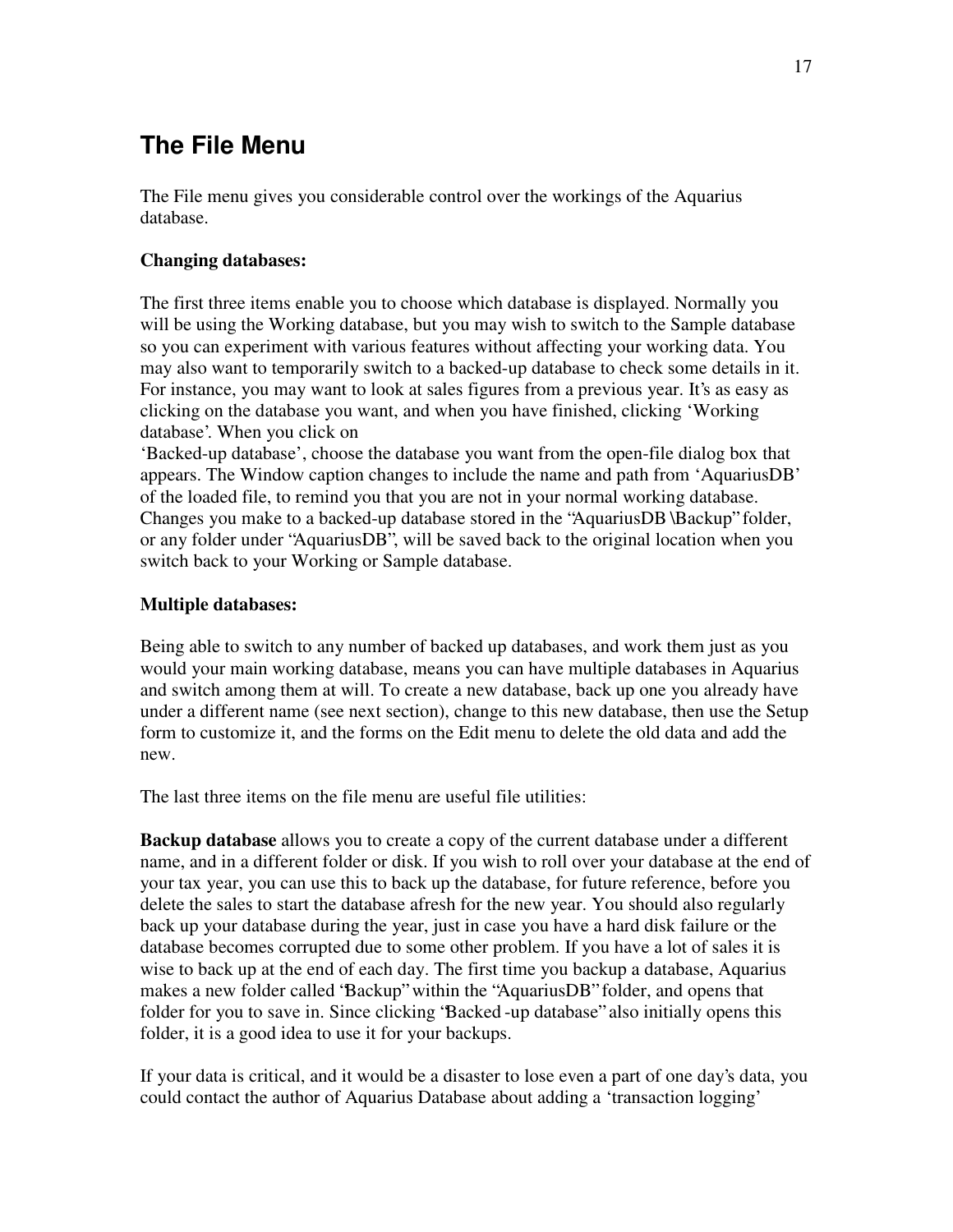feature to your database, which enables *all* data to be restored if you have a disk or database failure.

**Compact database** gets rid of the waste space in your database that appears when records are deleted or change in size, so your database will occupy less disk space. You only really need to do this if size is an issue, and it is a good idea, to be on the safe side, to back up the database *before* compacting it.

**Repair database** can sometimes repair a corrupted database, so if your database does become corrupt, try this *before* resorting to restoring your last backup.

**Restore backup** *permanently* replaces the current database with a named backup that you choose from open-file dialog box (you should choose the most recent one). It is very different from clicking

'Backed-up database', which is just a t emporary shift. It should only be used as a last resort if your database is hopelessly corrupted and

'Repair database' could not fix it. Consequently, you have to pass through two levels of warning before this command operates.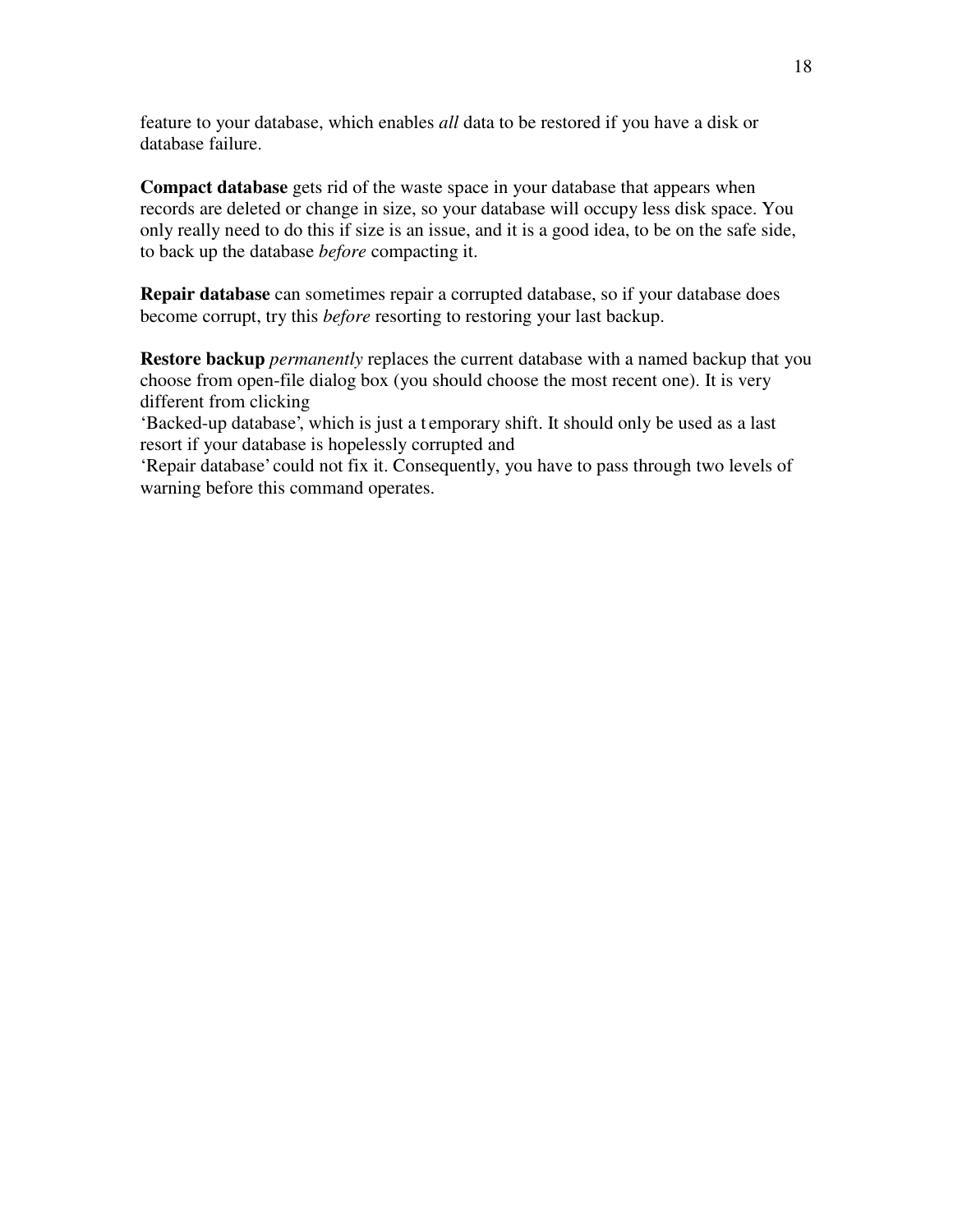### <span id="page-18-0"></span>**Importing and exporting data**

If you wish to transfer customer and product records from another database, or a spreadsheet, chances are that that program will allow you to 'export' the data as a 'delimited text file'. If you can do this, you will save all the effort of having to re -enter the data in Aquarius.

A delimited text file stores one record on each line of the file, each field being 'delimited', s eparated from the next field, by a character which doesn't appear in any of the data. Often the delimiting character is the Tab character, but it could be the '\*' or any other suitable character. The first line of the file is a 'header record' which contai ns the names of the fields, separated by the delimiting character. The actual data starts on the second line.

You can control the way the data is imported into Aquarius by making changes to the header record, and you will probably need to do this. You do it by loading the exported file into Word or some other word processor, editing this first line, and saving the file.

Aquarius will only import data from fields whose headers have the same names as Aquarius fields. So, basically, you will need to change the header names of fields you wish to import, if they are not already the same, to the names of the Aquarius fields you wish the data to be placed in. The field names can be any combination of upper and lower case.

One complication is that Customers stores the whole name in one field, called 'Name', rather than in separate fields for FirstName, MI (middle initial) and LastName. The rules for handling this are:

1) If there is a field header called 'Name', 'FullName' or 'Full Name', that field will be imported as the Name field, and any other Name fields will be ignored.

2) If there isn't a 'Name' or 'FullName' header, there must be

'FirstName' and 'LastName' ('First Name' and 'Last Name' OK) headers for fields containing the first and last names. There can also be a 'MI' (middle initial) header for a field containing a middle initial or middle name. Customers will join these together to create the data for the Name field.

The other field names are: 'Company', 'Street ', 'Town', 'State', 'Zip', 'Country', 'Phone', 'Fax', 'Email', 'Since' (for a date in mm/dd/yyyy format) & 'Notes'.

Here is an example of an export file, and how you would modify it to import it into Customers:

GivenName\*MidName\*FamilyName\*Phone\*Comments\*MarStat Joe\*H.\*Bloggs\*(123) 456-7890\*Great guy\*Single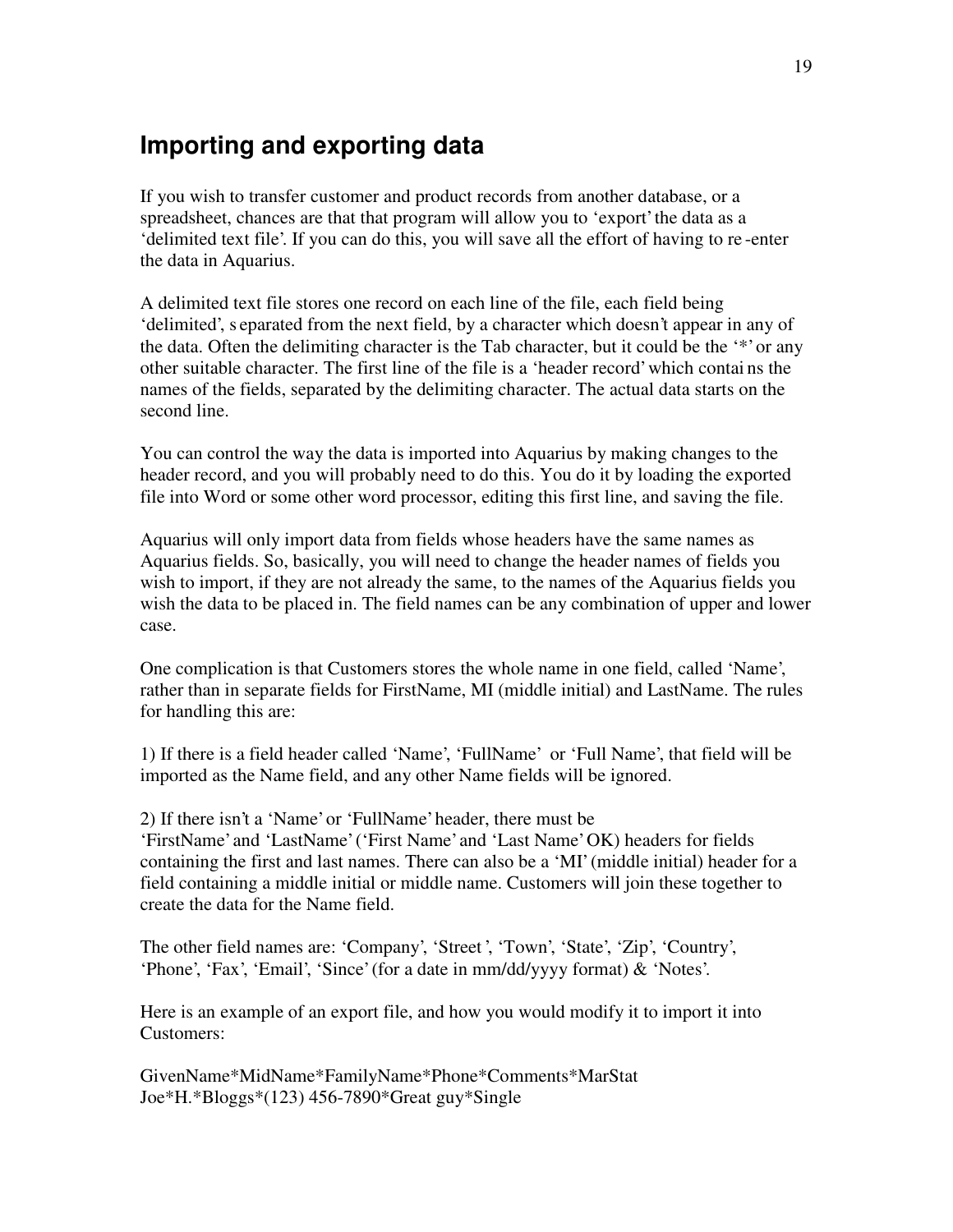Mary\*M\*Manning\*(098) 765-4321\*Nice\*Divorced Lisa\*N\*Lee\*(555) 444-3333\*\*Married . . .

Change header to give:

FirstName\*MI\*LastName\*Phone\*Notes\*MarStat Joe\*H.\*Bloggs\*(123) 456-7890\*Great guy\*Single Mary\*M\*Manning\*(098) 765-4321\*Nice\*Divorced Lisa\*N\*Lee\*(555) 444-3333\*\*Married . . .

All fields accept for the last will be imported, and the content of the name field will look like 'Mary M Manning'. If you want the name data to be last name first, and loo k like 'Manning Mary M', you would make the header look like this:

MI\*LastName\*FirstName\*Phone\*Notes\*MarStat Joe\*H.\*Bloggs\*(123) 456-7890\*Great guy\*Single Mary\*M\*Manning\*(098) 765-4321\*Nice\*Divorced Lisa\*N\*Lee\*(555) 444-3333\*\*Married . . .

If one of these three name fields has the full name in it, Customers will import only the word from this field which isn't in the other two fields. For instance, Customers exports its Name field like this:

```
FullName*FirstName*LastName*Phone*Notes*MarStat
Joe H. Bloggs*Joe*Bloggs*(123) 456-7890*Great guy*Single
Mary M Manning*Mary*Manning*(098) 765-4321*Nice*Divorced
Lisa N Lee*Lisa*Lee*(555) 444-3333**Married
. . .
```
Let's say you switch the name headers around to this:

```
LastName*MI*FirstName*Phone*Notes*MarStat
Joe H. Bloggs*Joe*Bloggs*(123) 456-7890*Great guy*Single
Mary M Manning*Mary*Manning*(098) 765-4321*Nice*Divorced
Lisa N Lee*Lisa*Lee*(555) 444-3333**Married
. . .
```
Note: When you click 'Export', the delimited text file is automatically saved in the Aquarius folder as 'AqExpWP.txt'.

When you delete the records, and re-import the file, it will import in the last-name-first format of 'Bloggs Joe H.'. You can use this technique to change the format of your name field.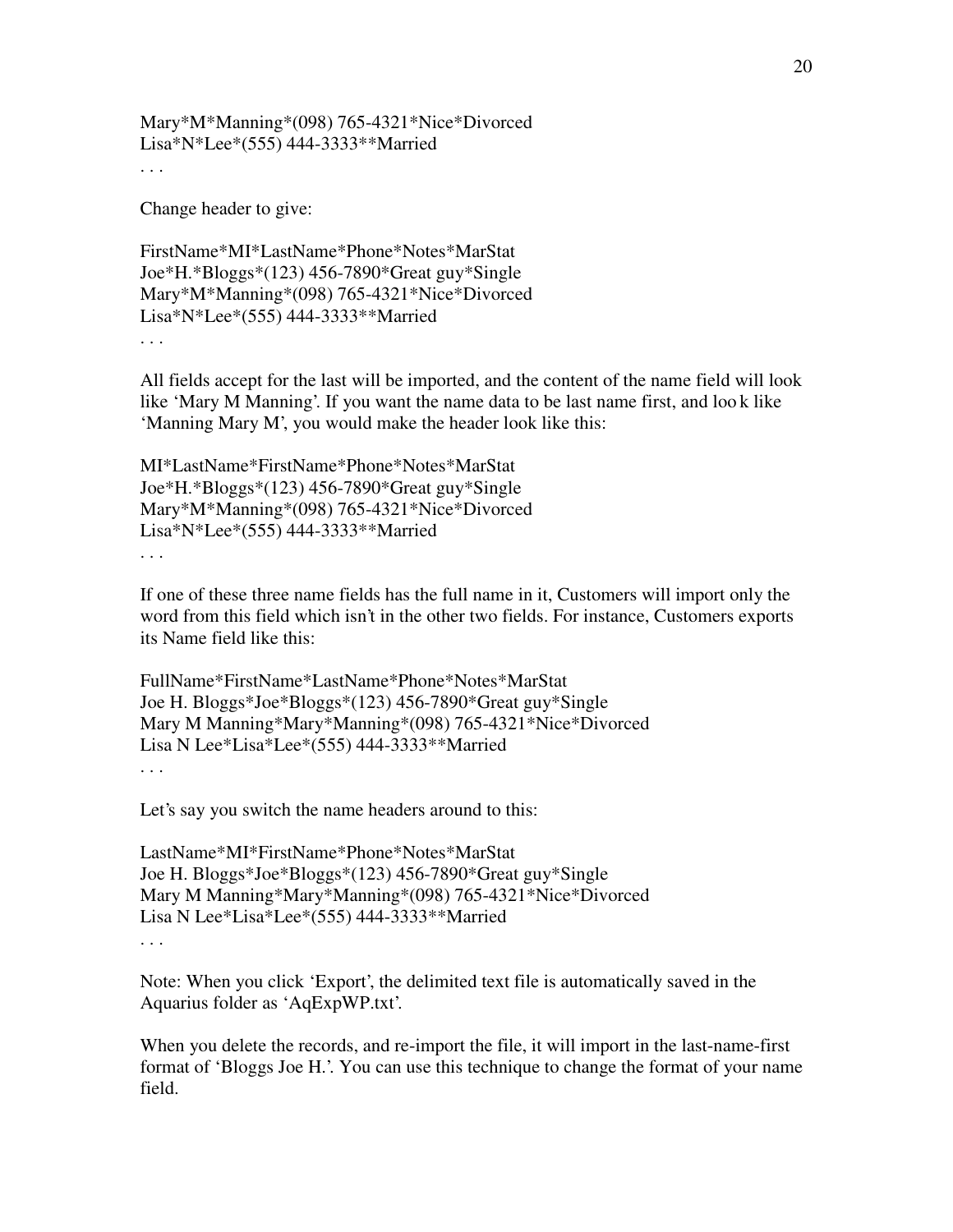To import a delimited text file once you have adjusted the header, click the 'Import' button and find and open the file. Import will show a message showing how many records were imported and how many duplicate or flawed records were not imported. The Name field must have at least two words in it, and must be unique — that is be different from the name in any other record. Records not meeting these requirements will not be imported. For instance, if you try to import the same file twice, without deleting the imported records first, Aquarius will reject all the records the second time around. After all, there is no point in having duplicate records.

### **Importing product data**

Product data is simpler to import than customer data, as there is not the complication of the various parts of the name field. The header must use field names from this list: 'Code', 'Descr', 'Price', 'TaxRate', 'CriticalStock', 'ActualStock', 'LastPurchased', 'NumberPurchased', 'IntialStock', 'Supplier', 'Cost', 'Ordered', 'Stats' and 'Picture'. Header record fields not in this list will be ignored, and the data in the fields they refer to will not be imported. The process is the same as for Customers.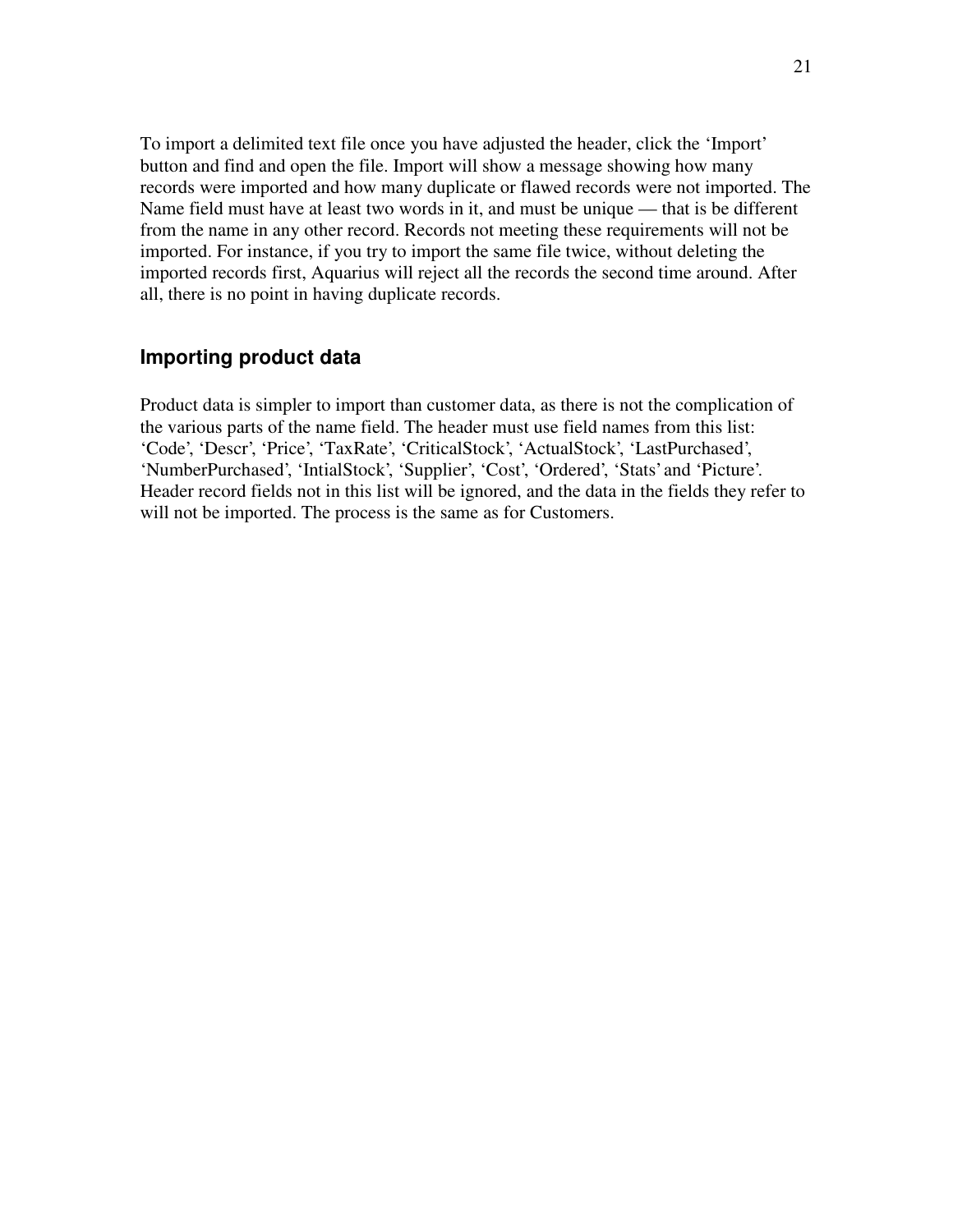### <span id="page-21-0"></span>**Rolling over data at year's end**

If you don't have a huge number of sales, you can just keep using Aquarius year after year without rolling over the data. If, however, you do thousands of sales a year, you may want to roll over the old figures and start with a fresh sales database each year. This is easy in Aquarius:

1) Use 'Backup database' to back up your database to Aquarius's 'Backup' folder (the default), and give it a name which makes clear the year it is for, eg: 'Arc2003' (Aquarius will automatically give it the '.mdb' file extension).

2) In 'Edit Sales', hold down the 'Ctrl' key while clicking the 'Delete' button to get global delete. It will ask you if you are sure you want to delete all the sales records. Click 'Yes' and all the sales and item records will be purged from the database, so you can start with a fresh sales database for the new year.

3) Before making the first sale of the new year you can specify the first receipt number. For instance, you may wish to make the first digit or two correspond with the year the sales are being made in. Say you want receipt numbers to start with '5' during 2005. Make a 'dummy' sale of one of your products. Go to 'Edit sales' and change its receipt number to 500000. Then when you make the first real sale of the year it will have the receipt number 500001, which is what you want. At this point, go back to 'Edit sales' and delete the dummy sale. You can do this regardless of whether you are starting with a fresh sales database for the year or not.

4) If you wish to review sales details or reports from a previous year, you can temporarily load that year's database into Aquarius by going to the File menu, clicking on 'Backed up database' and selecting the database you want. To return to your working database, just go back the File menu and click on 'Working database.'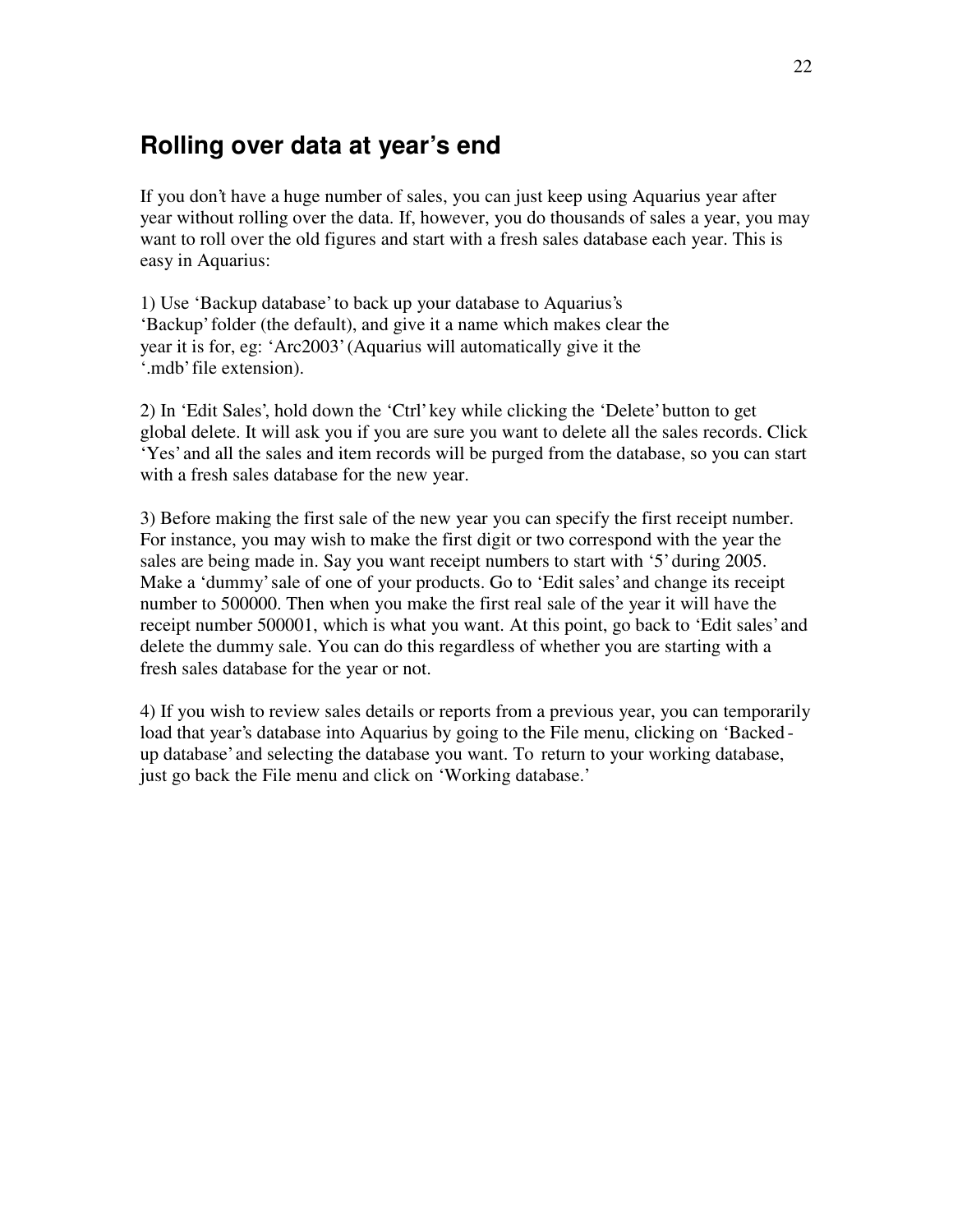### <span id="page-22-0"></span>**Using a different word processor**

If you don't have MS Word 97 or later, you may be able to make another word processor do the same job of printing invoices, envelopes, labels etc., as long as that word processor has the ability to do mail merge. It will be a little complicated, though!

1) Click 'Setup' from the 'Customize' menu to bring up the setup form, and fill in the appropriate details for your word processor in the 'Word processor setup' section (Note 4 on the form helps explain how to do this.)

2) You will have to create mail merge files (in the Aquarius folder) for each of the print buttons, giving them the same names as the Word ones I created, but with the appropriate file extension for your word processor. These are:

'AqCatalog' (Addr. List), 'AqEnvelopes', 'AqLa bels' and 'AqLetters' on the 'Customers' form which use the data source 'AqExpWP.txt'

'AqInvoice' and 'AqReceipt' for buttons on the 'Customers' form, which use the data source 'AqToInv.txt'

'AqProdCatalog' for the 'Make Catalog' button on the ' Edit Products' form, which uses the data source 'AqExpPro.txt'

All three data sources have one record per line, starting with a header record of field names, and delimit the fields within each record with Tabs (i.e. they are the standard Tabdelimited text files that most word processor mail merge programs like to use as a data source).

Aquarius creates the appropriate data source file when you click on one of the buttons, overwriting any previous version of it, then uses the information you entered in the Setup form to start your word processor, load the appropriate mail merge file, then perform the mail merge to produce the final merged document.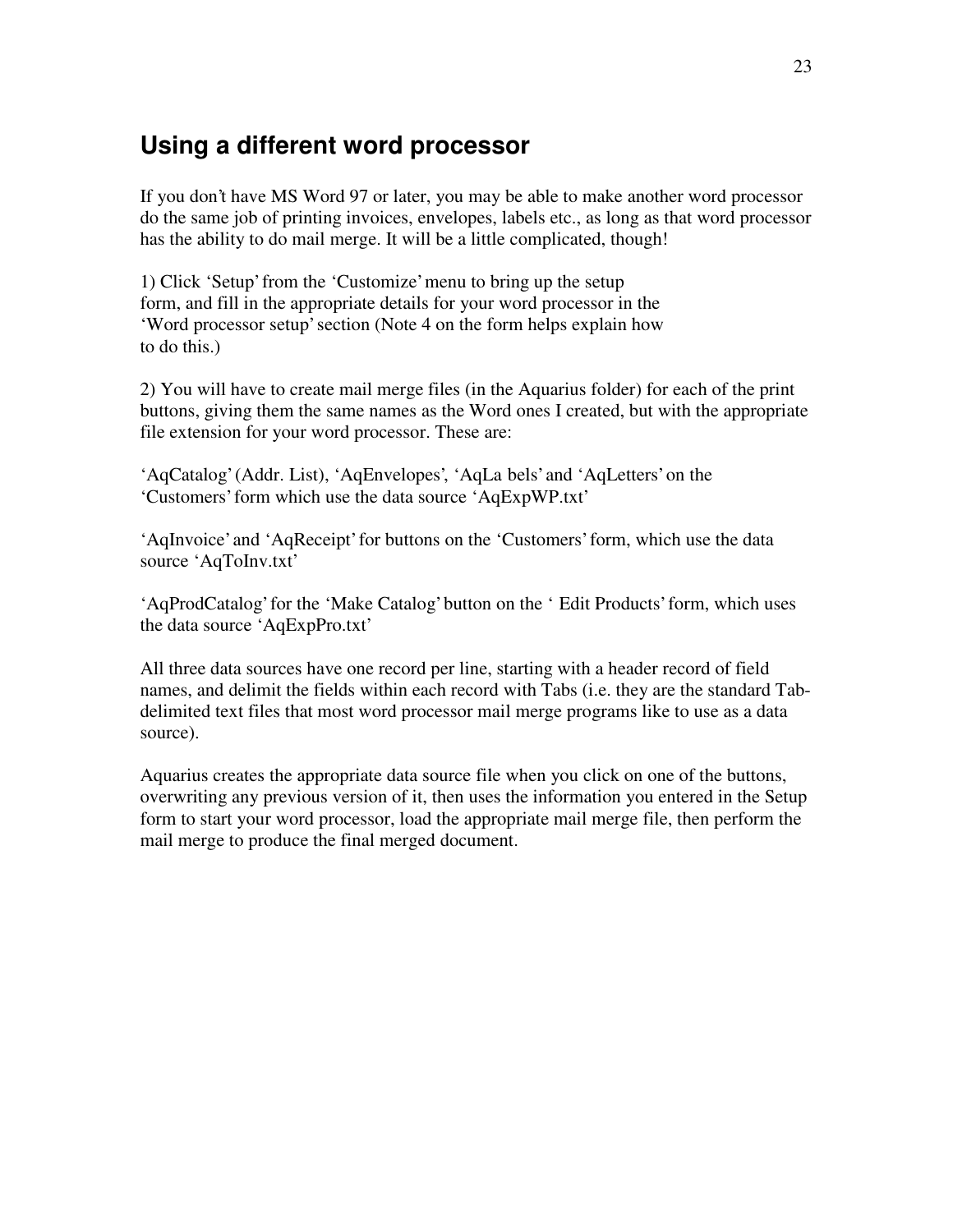## <span id="page-23-0"></span>**Extending Aquarius**

Aquarius will, as it is, adequately meet the needs of many small businesses and organizations. But as these businesses grow and evolve, most of them will, in time, need additional features added to their database. Others may need additional functionality right from the get-go. A database that cannot evolve with a business will eventually end up hindering it and holding it back. As a result of this important database 'fact of life', I (Aquarius' author) have made p rovision for the expansion of Aquarius in two different ways.

These you will have to pay a moderate price for, but if your business has grown, this should not be too much of a burden, especially as you had the use of a free database during the early days of your business when the money supply was really tight, and continue to have that free use of the basic Aquarius functionality. These ways are:

**1) The Extendable version of Aquarius:** I am now creating an extendable version of Aquarius, which will look and operate in exactly the same way as the Aquarius you now have, and work with the exact same data you are now using, but will have invisible command buttons and menu items which can, from a setup form, be made visible, be given captions, and have programs attached to them. The buttons and menu items already present will also be able to be renamed and reassigned to new programs if required. This will mean that you or a computer programmer of your choice can write programs to manipulate your database in any way you like, in any programming language which can work with MS Access databases, and seamlessly splice them into the Aquarius interface you are already using. The anticipated price for this extendable version of Aquarius is \$95.00.

**2) Custom programming services:** Since I wrote Aquarius in the first place, and am intimately familiar with its code, I can easily and efficiently modify the code to make changes you want, and so can probably do so more cheaply than most. And I have a method that allows me to do this at a distance. After discussing the changes you want, you would send me a copy of your database to work on. While I am working on the changes you can continue to use your old database. This is because of the way I make needed changes to the structure of the database: when I send you the new program, the first time it runs it will take your current database and make the required changes to structure on the fly, and prompt you to add any new data that may be needed. In short, there will be no down time while I program the changes.

To inquire about either of these options, please e-mail me at [mark@markmason.net](mailto:mark@markmason.net) and include the word 'Aquarius' in the subject line (or phone me on 541 485 -3905).

**Other business productivity programs I have written:** If you are interested in trying my ground breaking TypFast abbreviation expander program, which can greatly reduce the number of keystrokes you need to make while typing, then please visit my web page for it, [www.markmason.net/tf/](http://www.markmason.net/tf/) to find out more about it and download it.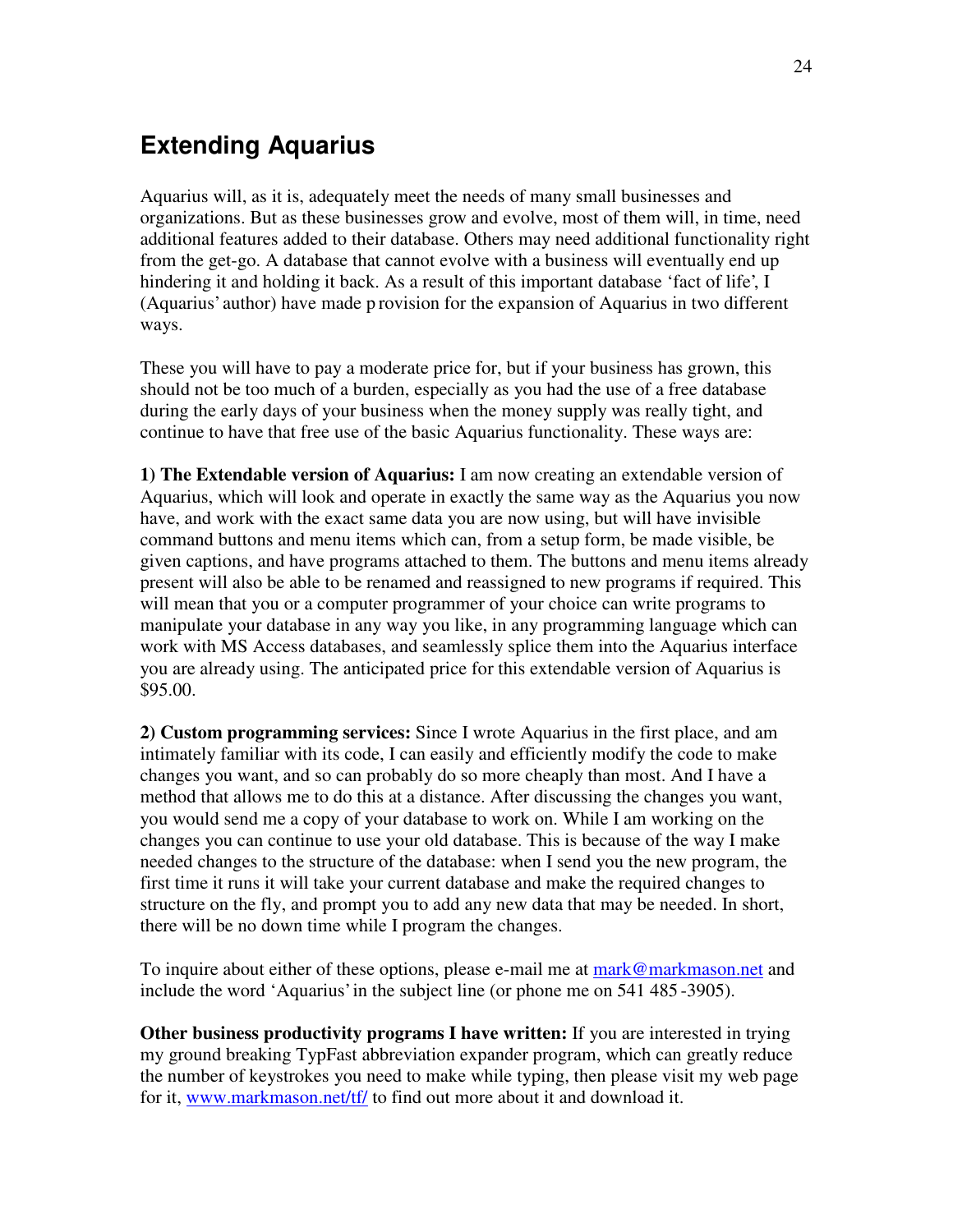## <span id="page-24-0"></span>**Troubleshooting and updating**

If some features of Aquarius are not working correctly, check that you have the latest version of Aquarius Database. Click "About Aquarius" from the Help menu to find the version you have: "Aquarius Database 1.7" means you have version 1.7. Go to Simtel or the author's website for Aquarius Database, at [www.markmason.net/aq/](http://www.markmason.net/aq/), and see if a later version is available. If it is, download the later version.

Before installing a new version, to be on the safe side, backup your working database to a different folder or disk (or both).

When installing a new version, if you want to keep the database(s) you have already set up (which you probably will want to!), choose NOT to overwrite the files the Setup program asks about overwriting – they are the old databases!

Once a new version is installed, click "Working database" from the file menu to return to your working database. If you have, by mistake, overwritten your working database during the setup process, you can restore the backup you made. To do this, make sure you have "Working database" selected on the file menu, then from the File menu go to the "Repair and Restore" submenu and click "Restore backup".

If Aquarius will not run, please see my web page for the product, [www.markmason.net/aq/](http://www.markmason.net/aq/), for ideas on how to get it up and running.

If you are still having problems after having done these things, please e-mail me at: [mark@markmason.net](mailto:mark@markmason.net) and put the word "Aquarius" in the subject line  $-I$  will be happy to know about the problem, and will do my best to fix it or help you overcome it.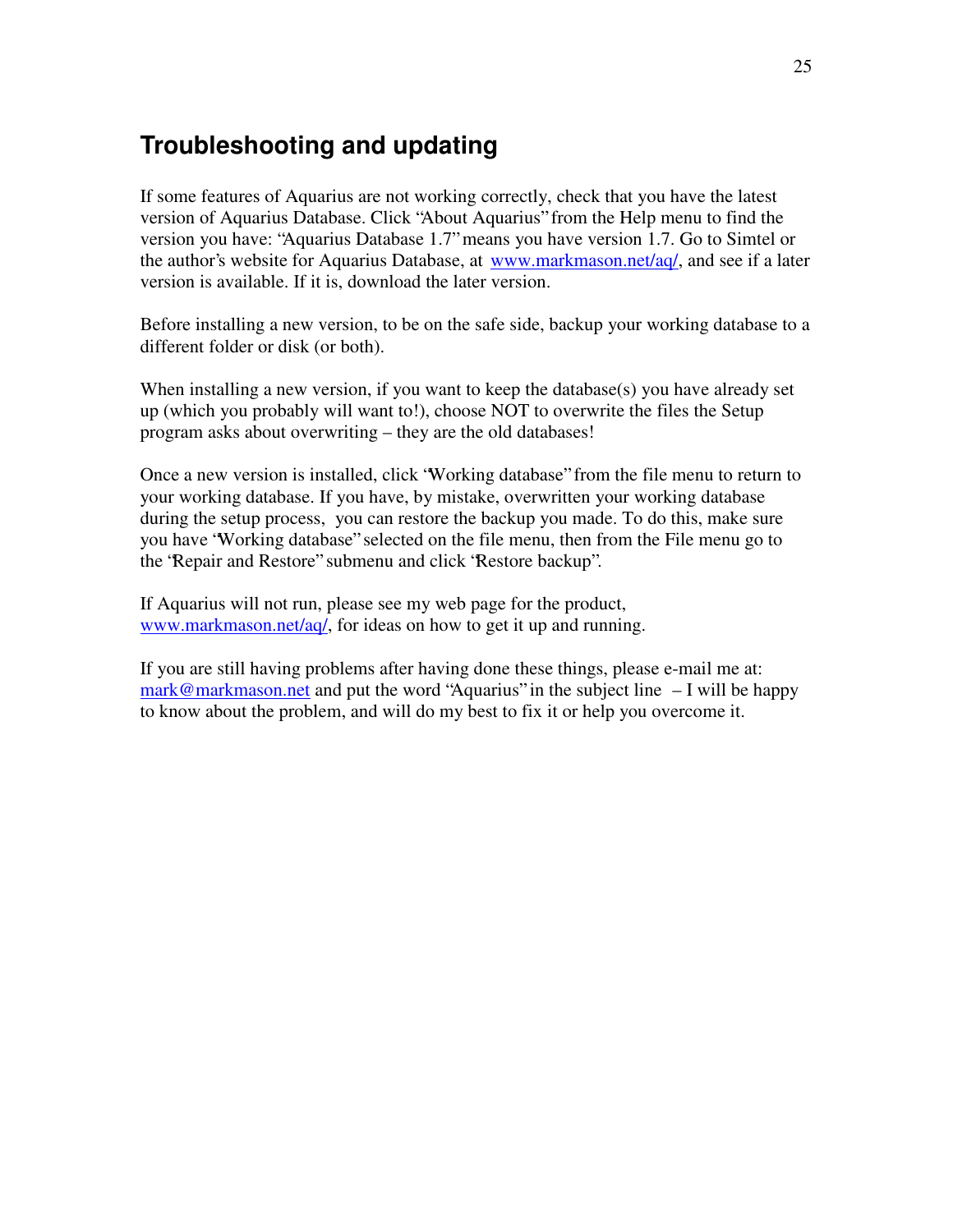# <span id="page-25-0"></span>**Version History**

#### **Improvements in Aquarius Version 1.8:**

1) A bug in the new 'Unpaid Accounts' report caused the program to crash if there were no unpaid accounts to report. This has been fixed.

#### **Improvements in Aquarius Version 1.7:**

This is a significant upgrade.

1) It includes a new report on 'Unpaid accounts', and a whole strategy for keeping track of and claiming bad debts.

2) Product codes can now be 13 numerals wide, instead of the previous 11, and still fit into the code display boxes. This allows for the longest barcodes I know of.

3) Users can now pick a code from a dropdown list showing codes, descriptions and prices in the 'Make a Sale' and 'Add Stock to Inventoy' windows, instead of having to type in product codes.

4) The 'Make a Sale' and 'Find Products' windows now automatically show extra lines of content when they are increased in size by draging their bottom edges down. These windows now also keep their new size during the current session.

5) Formatting of the Product Catalog has been improved.

6) It is now possible to change Critical Stock levels from the Purchase Report.

7) Two extra filter choices have been added to Edit Sales to process bad debts  $\&$ customer queries.

8) Only the main Aquarius window now shows an icon in the task bar. Secondary windows no longer clutter the task bar and cannot be minimized, nor in most cases maximized. This makes using Aquarius much more straightforward and reliable wthout sacrificing any utility.

#### **Improvements in Aquarius Version 1.6:**

1) In Customize-Setup you can now check the 'Customers button' box if you want to have a button to click on the main window to get to the 'Customers' window. The 'Customers' button will replace the 'Add Inventory' but ton, and an 'Inventory' command will appear on the Edit menu instead, in place of the 'Customers' command, to allow you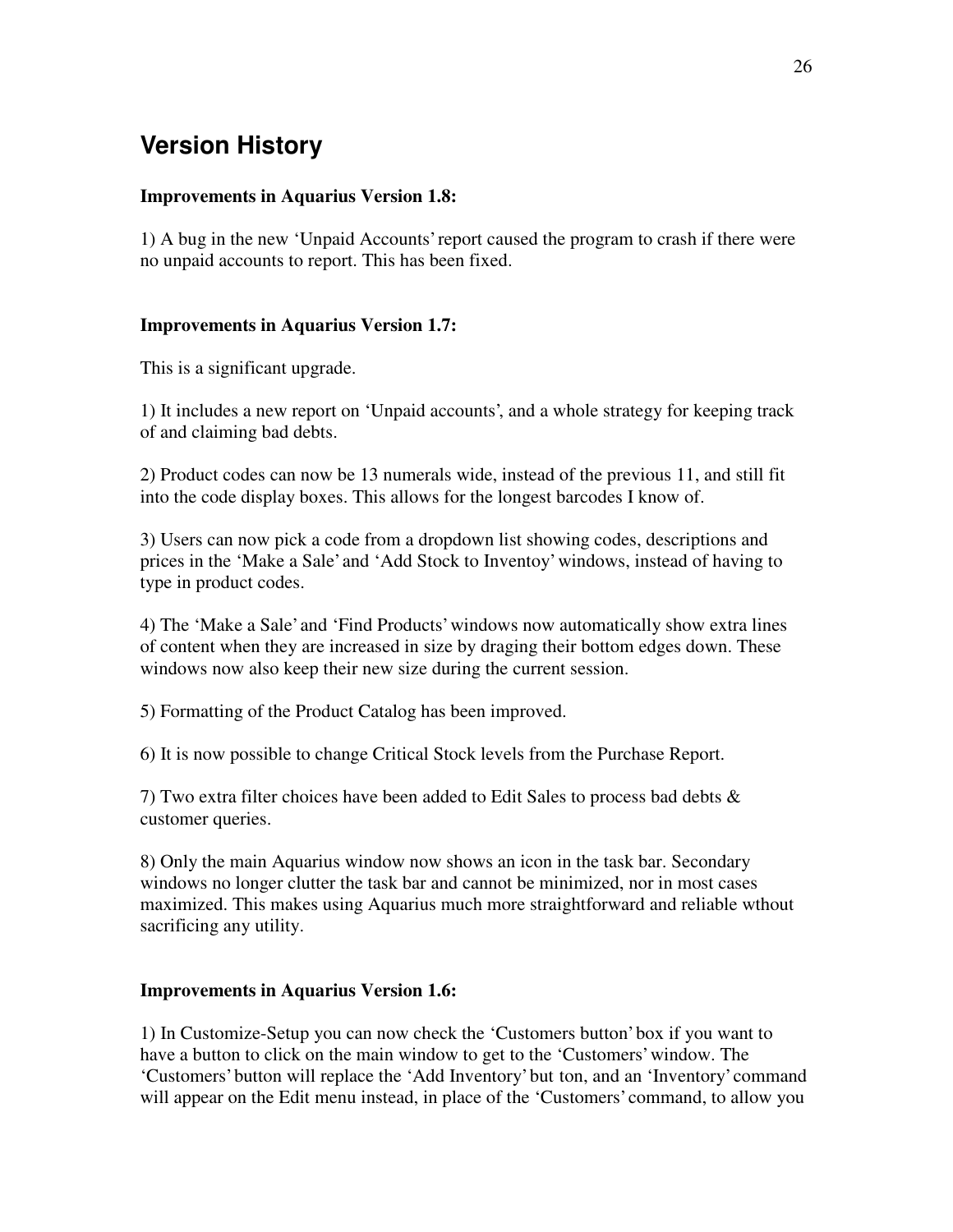to access the 'Add Stock to Inventory' window. This is a good change to make if you consult your customer file a lot. This is the first of a series of changes I anticipate making to make Aquarius more useful in managing organizations with large memberships.

#### **Improvements in Aquarius Version 1.5:**

This is a significant upgrade.

1) You can now create multiple databases and work them just as you would your main working database (see the 'File Menu' help topic). Previously you could just view backed up databases but any changes would not be saved. Changes are now saved. So now you can work any of your backed up databases as independent databases.

2) The Picture field of Product records can now also contain product location information that will show with or without the picture in the 'Product Lookup' form.

3) Aquarius has been made more robust in a variety of ways, and a few small bugs have been fixed.

#### **Improvements in Aquarius Version 1.4:**

1) There is now no need to set the minimum product code length in Setup. This used to be to prevent the "No matching product" message from showing until the user had typed in the whole product code, as this message is meant to indicate a wrong code, and if you are on the way to typing a correct code, it's not wrong yet! Aquarius now automatically checks to see if the user is on the way to typing a correct code and only shows the "No matching product" prod uct description if you make an error, regardless of the length of the product code. This means you can use product codes of different lengths if you really want to.

2) Increased error checking to prevent operator error. In the Edit Product form, users can no longer mistakenly add leading or trailing spaces to product codes: such spaces are now automatically deleted the instant they are typed! In the Make a Sale and Add Inventory forms users can, likewise, no longer add a leading space to a product code, or truncate the product code by not having the typing cursor at the end of the code when pressing Enter to move to the next field. In short, possibilities for operator error in these forms have been greatly reduced.

3) It is now no longer possible to leave the Price or Cost fields blank when creating a new Product record in Edit Products. These fields being blank used to be the cause of a "No matching product" message, even when the correct code was typed in.